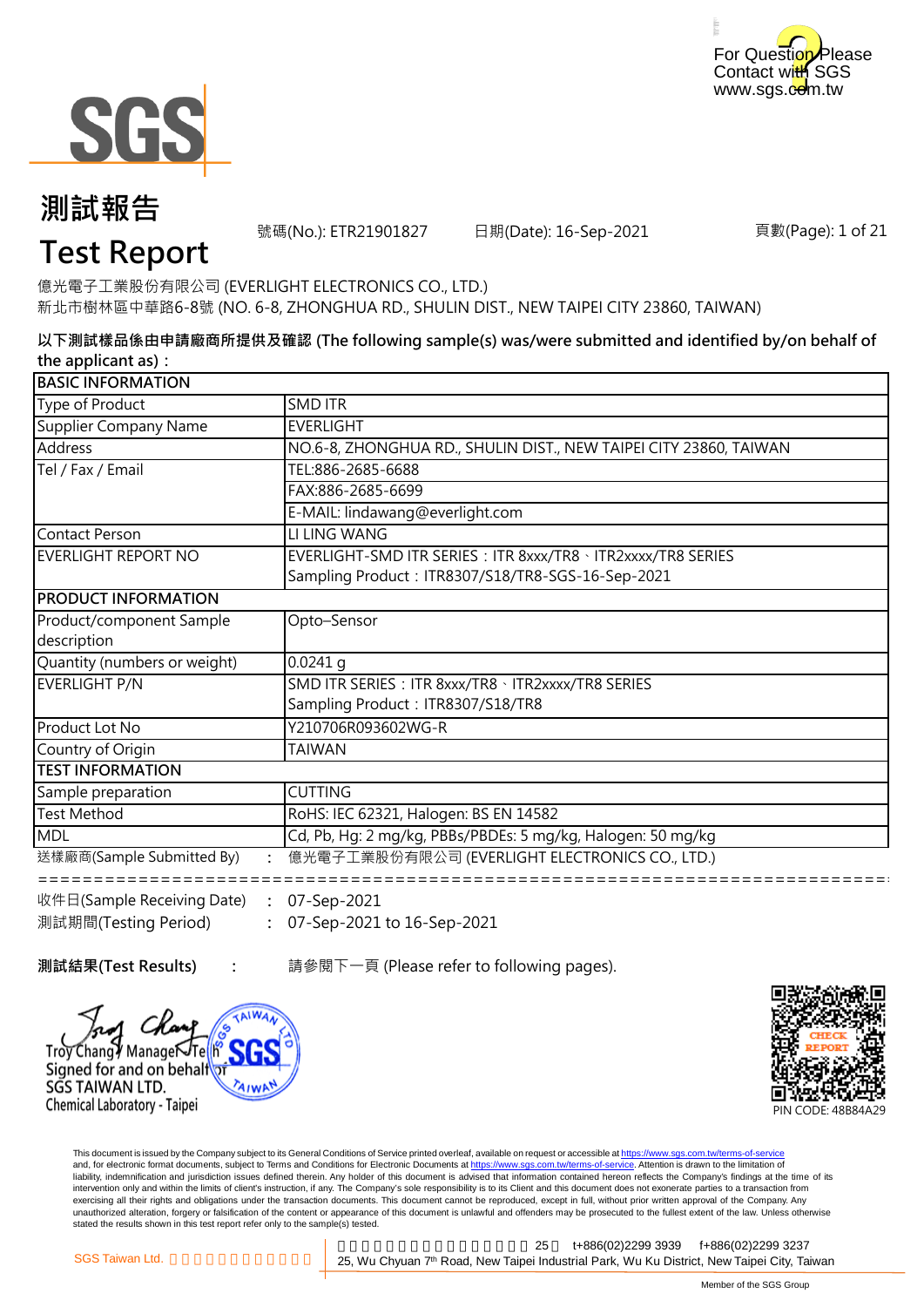

號碼(No.): ETR21901827 日期(Date): 16-Sep-2021

頁數(Page): 2 of 21

### 億光電子工業股份有限公司 (EVERLIGHT ELECTRONICS CO., LTD.)

新北市樹林區中華路6-8號 (NO. 6-8, ZHONGHUA RD., SHULIN DIST., NEW TAIPEI CITY 23860, TAIWAN)

- **測試需求(Test Requested)**
	- **:** (1) 依據客戶指定,參考RoHS 2011/65/EU Annex II及其修訂指令(EU) 2015/863測試鎘、 鉛、汞、六價鉻、多溴聯苯、多溴聯苯醚, DBP, BBP, DEHP, DIBP。 (As specified by client, with reference to RoHS 2011/65/EU Annex II and amending Directive (EU) 2015/863 to determine Cadmium, Lead, Mercury, Cr(VI), PBBs, PBDEs, DBP, BBP, DEHP, DIBP contents in the submitted sample(s).)
		- (2) 依據客戶指定,測試 PAHs 及其他測項。 (As specified by client, to test PAHs and other item(s).)
- **:** (1) 根據客戶所提供的樣品,其鎘、鉛、汞、六價鉻、多溴聯苯、多溴聯苯醚, DBP, BBP, DEHP, DIBP的測試結果符合RoHS 2011/65/EU Annex II暨其修訂指令(EU) 2015/863之 限值要求。 (Based on the performed tests on submitted sample(s), the test results of Cadmium, Lead, Mercury, Cr(VI), PBBs, PBDEs, DBP, BBP, DEHP, DIBP comply with the limits as set by RoHS Directive (EU) 2015/863 amending Annex II to Directive 2011/65/EU.) **結 論(Conclusion)**
	- (2) 根據客戶所提供的樣品,多環芳香烴測試結果符合德國產品安全委員會(AfPS) GS PAHs 第 3 類 「其它產品」之限值要求。(Based upon the performed tests on the submitted sample(s), the test results of PAHs (15 items) comply with the limits of PAHs requirement (Category 3)「Other consumer products」 as set by German Committee on Product Safety (AfPS) GS PAHs.)

#### **測試部位敘述 (Test Part Description)**

| No.1 |  | 本體 (BODY) |
|------|--|-----------|
|------|--|-----------|

- No.2 **:** 銀色金屬接腳鍍層 (PLATING LAYER OF SILVER COLORED METAL PIN)
- No.3 **:** 銀色金屬接腳底材 (BASE MATERIAL OF SILVER COLORED METAL PIN)
- No.4 **:** 銀色金屬接腳 (含鍍層) (SILVER COLORED METAL PIN (INCLUDING THE PLATING LAYER))

#### **測試結果 (Test Results)**

| 測試項目                                          | 測試方法                                                            | 單位     | <b>MDL</b> | 結果       |         |         | 限值      |
|-----------------------------------------------|-----------------------------------------------------------------|--------|------------|----------|---------|---------|---------|
| (Test Items)                                  | (Method)                                                        | (Unit) |            | (Result) |         |         | (Limit) |
|                                               |                                                                 |        |            | No.1     | No.2    | No.3    |         |
| 鎘 (Cd) (Cadmium (Cd)) (CAS No.:<br>7440-43-9) | 參考IEC 62321-5: 2013, 以感應耦合電漿發<br> 射光譜儀分析。(With reference to IEC | mg/kg  |            | n.d.     |         | $- - -$ | 100     |
| 鉛 (Pb) (Lead (Pb)) (CAS No.: 7439-<br>$92-1$  | 62321-5: 2013, analysis was performed by<br>ICP-OES.)           | mg/kg  |            | 4.28     | $- - -$ |         | 1000    |

This document is issued by the Company subject to its General Conditions of Service printed overleaf, available on request or accessible at https://www.sgs.com.tw/terms-of-service and, for electronic format documents, subject to Terms and Conditions for Electronic Documents at https://www.sgs.com.tw/terms-of-service. Attention is drawn to the limitation of liability, indemnification and jurisdiction issues defined therein. Any holder of this document is advised that information contained hereon reflects the Company's findings at the time of its intervention only and within the limits of client's instruction, if any. The Company's sole responsibility is to its Client and this document does not exonerate parties to a transaction from exercising all their rights and obligations under the transaction documents. This document cannot be reproduced, except in full, without prior written approval of the Company. Any unauthorized alteration, forgery or falsification of the content or appearance of this document is unlawful and offenders may be prosecuted to the fullest extent of the law. Unless otherwise stated the results shown in this test report refer only to the sample(s) tested.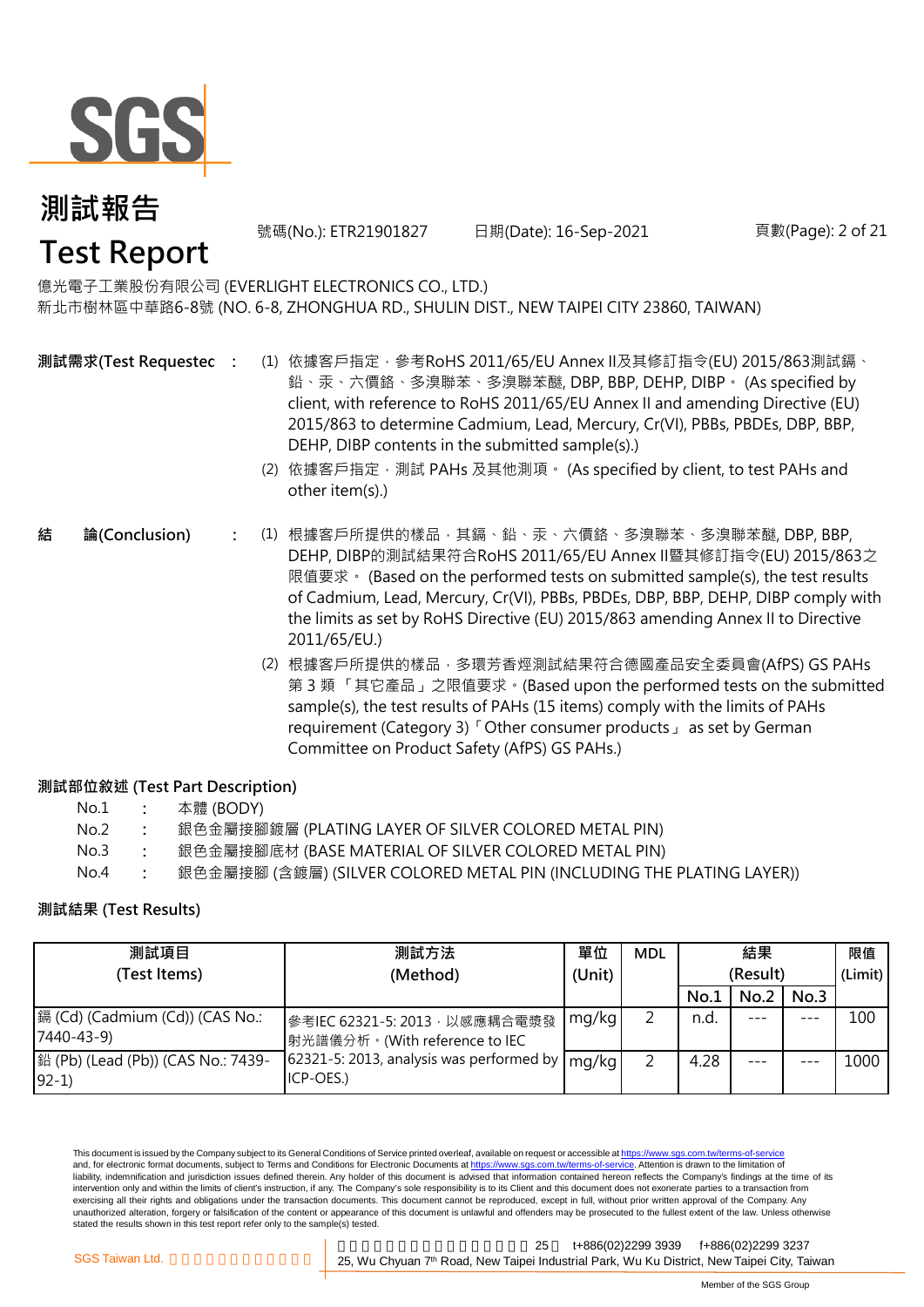

號碼(No.): ETR21901827 日期(Date): 16-Sep-2021

#### 頁數(Page): 3 of 21

**Test Report**

億光電子工業股份有限公司 (EVERLIGHT ELECTRONICS CO., LTD.)

新北市樹林區中華路6-8號 (NO. 6-8, ZHONGHUA RD., SHULIN DIST., NEW TAIPEI CITY 23860, TAIWAN)

| 測試項目                                                                  | 測試方法                                                                                                                                                                                              | 單位     | <b>MDL</b>     |         | 結果               |         | 限值<br>(Limit) |
|-----------------------------------------------------------------------|---------------------------------------------------------------------------------------------------------------------------------------------------------------------------------------------------|--------|----------------|---------|------------------|---------|---------------|
| (Test Items)                                                          | (Method)                                                                                                                                                                                          | (Unit) |                | No.1    | (Result)<br>No.2 | No.3    |               |
| 汞 (Hg) (Mercury (Hg)) (CAS No.:<br>7439-97-6)                         | 參考IEC 62321-4: 2013+ AMD1: 2017 · 以<br>感應耦合電漿發射光譜儀分析。(With<br>reference to IEC 62321-4: 2013+ AMD1:<br>2017, analysis was performed by ICP-<br>OES.)                                              | mg/kg  | $\overline{2}$ | n.d.    | $---$            | $---$   | 1000          |
| 六價鉻 Cr(VI) (Hexavalent<br>Chromium Cr(VI)) (CAS No.: 18540-<br>$29-9$ | 參考IEC 62321-7-2: 2017 · 以紫外光-可見<br>光分光光度計分析。(With reference to IEC<br>62321-7-2: 2017, analysis was performed<br>by UV-VIS.)                                                                      | mg/kg  | 8              | n.d.    |                  |         | 1000          |
| 鎘 (Cd) (Cadmium (Cd)) (CAS No.:<br>7440-43-9)                         | mg/kg<br>酸洗脫鍍層, 參考IEC 62321-5: 2013, 以感<br>應耦合電漿發射光譜儀分析。(IEC 62321-5:                                                                                                                             |        | $\overline{2}$ |         | n.d.             |         | 100           |
| 鉛 (Pb) (Lead (Pb)) (CAS No.: 7439-<br>$92-1)$                         | 2013 application of modified digestion by<br>surface etching, analysis was performed<br>by ICP-OES.)                                                                                              | mg/kg  | $\overline{2}$ | $- - -$ | 15.1             | $- - -$ | 1000          |
| 汞 (Hg) (Mercury (Hg)) (CAS No.:<br>7439-97-6)                         | 酸洗脫鍍層, 參考IEC 62321-4: 2013+<br>AMD1: 2017 · 以感應耦合電漿發射光譜儀分<br>析 · (IEC 62321-4: 2013+AMD1: 2017<br>application of modified digestion by<br>surface etching, analysis was performed<br>by ICP-OES.) | mg/kg  | $\overline{2}$ | $---$   | n.d.             | $---$   | 1000          |
| 鎘 (Cd) (Cadmium (Cd)) (CAS No.:<br>7440-43-9)                         | 參考IEC 62321-5: 2013, 以感應耦合電漿發<br>射光譜儀分析。(With reference to IEC                                                                                                                                    | mg/kg  | $\overline{2}$ |         |                  | n.d.    | 100           |
| 鉛 (Pb) (Lead (Pb)) (CAS No.: 7439-<br>$92-1$                          | 62321-5: 2013, analysis was performed by<br>ICP-OES.)                                                                                                                                             | mg/kg  | $\overline{2}$ | ---     | $- - -$          | 12.1    | 1000          |
| 汞 (Hq) (Mercury (Hq)) (CAS No.:<br>7439-97-6)                         | 參考IEC 62321-4: 2013+ AMD1: 2017, 以<br>感應耦合電漿發射光譜儀分析。(With<br>reference to IEC 62321-4: 2013+ AMD1:<br>2017, analysis was performed by ICP-<br>OES.)                                               | mg/kg  | $\overline{2}$ | $---$   | $- - -$          | n.d.    | 1000          |

This document is issued by the Company subject to its General Conditions of Service printed overleaf, available on request or accessible at <u>https://www.sgs.com.tw/terms-of-service</u><br>and, for electronic format documents, su liability, indemnification and jurisdiction issues defined therein. Any holder of this document is advised that information contained hereon reflects the Company's findings at the time of its intervention only and within the limits of client's instruction, if any. The Company's sole responsibility is to its Client and this document does not exonerate parties to a transaction from exercising all their rights and obligations under the transaction documents. This document cannot be reproduced, except in full, without prior written approval of the Company. Any<br>unauthorized alteration, forgery or falsif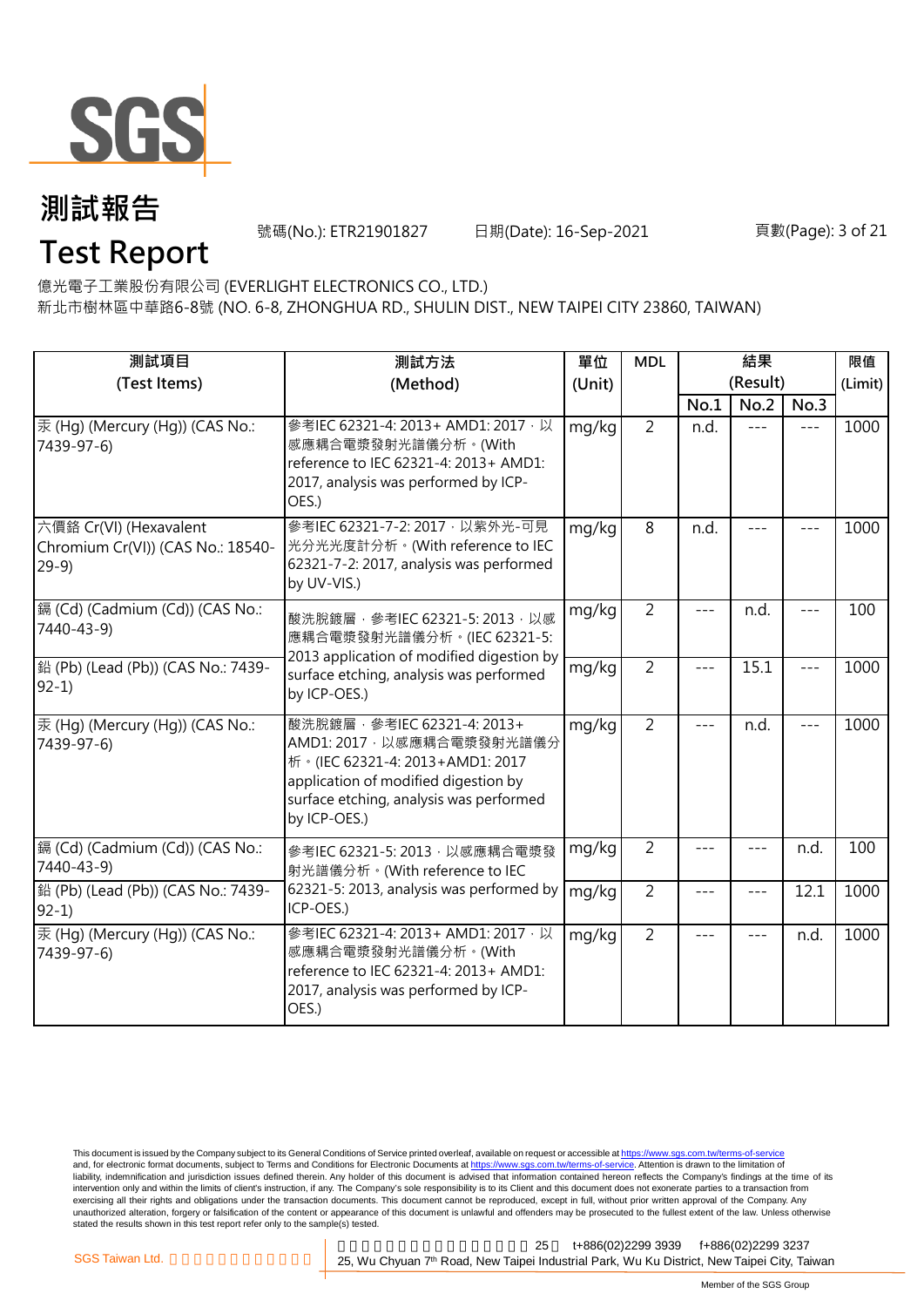

號碼(No.): ETR21901827 日期(Date): 16-Sep-2021

#### 頁數(Page): 4 of 21

## **Test Report**

億光電子工業股份有限公司 (EVERLIGHT ELECTRONICS CO., LTD.)

新北市樹林區中華路6-8號 (NO. 6-8, ZHONGHUA RD., SHULIN DIST., NEW TAIPEI CITY 23860, TAIWAN)

| 測試項目                                                           | 測試方法                                                                                                                         |                         | <b>MDL</b>     | 結果    |          |         | 限值                       |
|----------------------------------------------------------------|------------------------------------------------------------------------------------------------------------------------------|-------------------------|----------------|-------|----------|---------|--------------------------|
| (Test Items)                                                   | (Method)<br>(Unit)                                                                                                           |                         |                |       | (Result) |         | (Limit)                  |
|                                                                |                                                                                                                              |                         |                | No.1  | No.2     | No.3    |                          |
| 六價鉻 (Hexavalent Chromium)<br>Cr(VI) (CAS No.: 18540-29-9) (#2) | 參考IEC 62321-7-1: 2015 · 以紫外光-可見<br>光分光光度計分析。(With reference to IEC<br>62321-7-1: 2015, analysis was performed<br>by UV-VIS.) | $\mu$ g/cm <sup>2</sup> | 0.1            | $---$ | n.d.     | n.d.    |                          |
| ·溴聯苯 (Monobromobiphenyl)                                       |                                                                                                                              | mg/kg                   | 5              | n.d.  | $---$    | $---$   | $\overline{\phantom{a}}$ |
| [溴聯苯 (Dibromobiphenyl)                                         |                                                                                                                              | mg/kg                   | 5              | n.d.  | $---$    | ---     | ÷                        |
| 三溴聯苯 (Tribromobiphenyl)                                        |                                                                                                                              | mg/kg                   | 5              | n.d.  | $- - -$  | $- - -$ | $\overline{\phantom{a}}$ |
| 四溴聯苯 (Tetrabromobiphenyl)                                      |                                                                                                                              | mg/kg                   | 5              | n.d.  | $---$    | $---$   | $\overline{\phantom{0}}$ |
| 五溴聯苯 (Pentabromobiphenyl)                                      |                                                                                                                              | mg/kg                   | 5              | n.d.  | $---$    | ---     | $\overline{\phantom{0}}$ |
| 六溴聯苯 (Hexabromobiphenyl)                                       |                                                                                                                              | mg/kg                   | 5              | n.d.  | $---$    | ---     | $\overline{\phantom{a}}$ |
| 七溴聯苯 (Heptabromobiphenyl)                                      |                                                                                                                              | mg/kg                   | 5              | n.d.  | $---$    | $---$   | $\overline{a}$           |
| 八溴聯苯 (Octabromobiphenyl)                                       |                                                                                                                              | mg/kg                   | 5              | n.d.  | $---$    | ---     | $\overline{\phantom{a}}$ |
| 九溴聯苯 (Nonabromobiphenyl)                                       |                                                                                                                              | mg/kg                   | 5              | n.d.  | ---      | $- - -$ | $\overline{\phantom{a}}$ |
| 十溴聯苯 (Decabromobiphenyl)                                       | 參考IEC 62321-6: 2015, 以氣相層析儀/質譜                                                                                               | mg/kg                   | 5              | n.d.  | $---$    | $- - -$ | $\overline{a}$           |
| 多溴聯苯總和 (Sum of PBBs)                                           | 儀分析。(With reference to IEC 62321-6:                                                                                          | mg/kg                   |                | n.d.  | $---$    | $- - -$ | 1000                     |
| -溴聯苯醚 (Monobromodiphenyl ether)                                | 2015, analysis was performed by GC/MS.)                                                                                      | mg/kg                   | $\overline{5}$ | n.d.  | $---$    | ---     | $\overline{\phantom{0}}$ |
| 二溴聯苯醚 (Dibromodiphenyl ether)                                  |                                                                                                                              | mg/kg                   | 5              | n.d.  | $---$    | ---     | $\overline{\phantom{a}}$ |
| 三溴聯苯醚 (Tribromodiphenyl ether)                                 |                                                                                                                              | mg/kg                   | 5              | n.d.  | $ -$     | ---     | $\overline{a}$           |
| 四溴聯苯醚 (Tetrabromodiphenyl ether)                               |                                                                                                                              | mg/kg                   | 5              | n.d.  | $---$    | ---     | $\overline{\phantom{a}}$ |
| 五溴聯苯醚 (Pentabromodiphenyl ether)                               |                                                                                                                              | mg/kg                   | 5              | n.d.  | ---      | ---     | ÷                        |
| 六溴聯苯醚 (Hexabromodiphenyl ether)                                |                                                                                                                              | mg/kg                   | 5              | n.d.  | $---$    | $- - -$ | $\overline{\phantom{0}}$ |
| 七溴聯苯醚 (Heptabromodiphenyl ether)                               | mg/kg<br>mg/kg                                                                                                               |                         | 5              | n.d.  | $---$    | $---$   | $\qquad \qquad -$        |
| 八溴聯苯醚 (Octabromodiphenyl ether)                                |                                                                                                                              |                         | $\overline{5}$ | n.d.  | $---$    | $- - -$ | $\overline{\phantom{0}}$ |
| 九溴聯苯醚 (Nonabromodiphenyl ether)                                |                                                                                                                              | mg/kg                   | 5              | n.d.  | $---$    | $---$   | $\overline{a}$           |
| 十溴聯苯醚 (Decabromodiphenyl ether)                                |                                                                                                                              | mg/kg                   | 5              | n.d.  | $--$     | ---     |                          |
| 多溴聯苯醚總和 (Sum of PBDEs)                                         |                                                                                                                              | mg/kg                   | $\overline{a}$ | n.d.  | $---$    | ---     | 1000                     |

This document is issued by the Company subject to its General Conditions of Service printed overleaf, available on request or accessible at <u>https://www.sgs.com.tw/terms-of-service</u><br>and, for electronic format documents, su liability, indemnification and jurisdiction issues defined therein. Any holder of this document is advised that information contained hereon reflects the Company's findings at the time of its liability, indemnification and intervention only and within the limits of client's instruction, if any. The Company's sole responsibility is to its Client and this document does not exonerate parties to a transaction from exercising all their rights and obligations under the transaction documents. This document cannot be reproduced, except in full, without prior written approval of the Company. Any<br>unauthorized alteration, forgery or falsif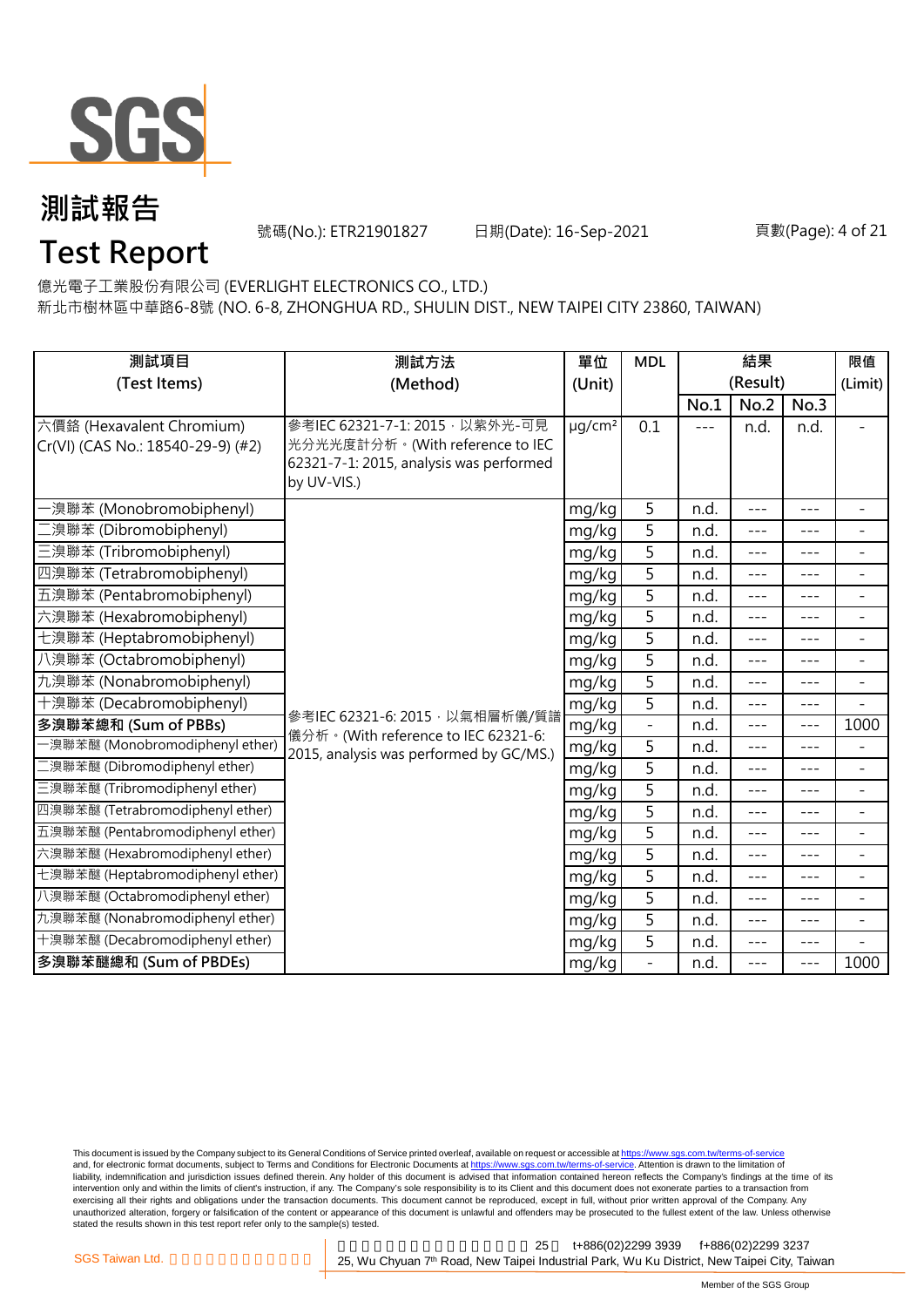

號碼(No.): ETR21901827 日期(Date): 16-Sep-2021

#### 頁數(Page): 5 of 21

**Test Report**

億光電子工業股份有限公司 (EVERLIGHT ELECTRONICS CO., LTD.)

新北市樹林區中華路6-8號 (NO. 6-8, ZHONGHUA RD., SHULIN DIST., NEW TAIPEI CITY 23860, TAIWAN)

| 測試項目                                                                                     | 測試方法                                                                                                                                                   | 單位     | <b>MDL</b> | 結果       |         |         | 限值      |
|------------------------------------------------------------------------------------------|--------------------------------------------------------------------------------------------------------------------------------------------------------|--------|------------|----------|---------|---------|---------|
| (Test Items)                                                                             | (Method)                                                                                                                                               | (Unit) |            | (Result) |         |         | (Limit) |
|                                                                                          |                                                                                                                                                        |        |            | No.1     | No.2    | No.3    |         |
| 鄰苯二甲酸丁苯甲酯 (BBP) (Butyl<br>benzyl phthalate (BBP)) (CAS No.:<br>$85 - 68 - 7$             | 參考IEC 62321-8: 2017, 以氣相層析儀/質譜<br>儀分析。(With reference to IEC 62321-8:<br>2017, analysis was performed by GC/MS.)                                       | mg/kg  | 50         | n.d.     | $- - -$ | $= -$   | 1000    |
| 鄰苯二甲酸二丁酯 (DBP) (Dibutyl<br>phthalate (DBP)) (CAS No.: 84-74-2)                           | 參考IEC 62321-8: 2017, 以氣相層析儀/質譜<br>儀分析。(With reference to IEC 62321-8:<br>2017, analysis was performed by GC/MS.)                                       | mg/kg  | 50         | n.d.     |         |         | 1000    |
| 鄰苯二甲酸二(2-乙基己基)酯 (DEHP)<br>(CAS No.: 117-81-7)                                            | 參考IEC 62321-8: 2017 · 以氣相層析儀/質譜<br>(Di-(2-ethylhexyl) phthalate (DEHP)) 儀分析。(With reference to IEC 62321-8:<br>2017, analysis was performed by GC/MS.) | mg/kg  | 50         | n.d.     |         | $- - -$ | 1000    |
| 鄰苯二甲酸二異丁酯 (DIBP)<br>(Diisobutyl phthalate (DIBP)) (CAS<br>No.: 84-69-5)                  | 參考IEC 62321-8: 2017, 以氣相層析儀/質譜<br>儀分析。(With reference to IEC 62321-8:<br>2017, analysis was performed by GC/MS.)                                       | mg/kg  | 50         | n.d.     | $- - -$ | ---     | 1000    |
| 鄰苯二甲酸二異癸酯 (DIDP)<br>(Diisodecyl phthalate (DIDP)) (CAS<br>No.: 26761-40-0, 68515-49-1)   | 參考IEC 62321-8: 2017, 以氣相層析儀/質譜<br>儀分析。(With reference to IEC 62321-8:<br>2017, analysis was performed by GC/MS.)                                       | mg/kg  | 50         | n.d.     | ---     |         |         |
| 鄰苯二甲酸二異壬酯 (DINP)<br>(Diisononyl phthalate (DINP)) (CAS<br>No.: 28553-12-0, 68515-48-0)   | 參考IEC 62321-8: 2017, 以氣相層析儀/質譜<br>儀分析。(With reference to IEC 62321-8:<br>2017, analysis was performed by GC/MS.)                                       | mg/kg  | 50         | n.d.     |         |         |         |
| 鄰苯二甲酸二正辛酯 (DNOP) (Di-n-<br>octyl phthalate (DNOP)) (CAS No.:<br>$117 - 84 - 0$           | 參考IEC 62321-8: 2017, 以氣相層析儀/質譜<br>儀分析。(With reference to IEC 62321-8:<br>2017, analysis was performed by GC/MS.)                                       | mg/kg  | 50         | n.d.     |         |         |         |
| 鄰苯二甲酸二正戊酯 (DNPP) (Di-n-<br>pentyl phthalate (DNPP)) (CAS No.:<br>$131 - 18 - 0$          | 參考IEC 62321-8: 2017, 以氣相層析儀/質譜<br>儀分析。(With reference to IEC 62321-8:<br>2017, analysis was performed by GC/MS.)                                       | mg/kg  | 50         | n.d.     |         |         |         |
| 鄰苯二甲酸二正己酯 (DNHP) (Di-n-<br>hexyl phthalate (DNHP)) (CAS No.:<br>$84 - 75 - 3$            | 參考IEC 62321-8: 2017, 以氣相層析儀/質譜<br>儀分析。(With reference to IEC 62321-8:<br>2017, analysis was performed by GC/MS.)                                       | mg/kg  | 50         | n.d.     |         |         |         |
| 鄰苯二甲酸雙(2-甲氧基乙基)酯 (DMEP)<br>(Bis(2-methoxyethyl) phthalate<br>(DMEP)) (CAS No.: 117-82-8) | 參考IEC 62321-8: 2017, 以氣相層析儀/質譜<br>儀分析。(With reference to IEC 62321-8:<br>2017, analysis was performed by GC/MS.)                                       | mg/kg  | 50         | n.d.     |         |         |         |

This document is issued by the Company subject to its General Conditions of Service printed overleaf, available on request or accessible at <u>https://www.sgs.com.tw/terms-of-service</u><br>and, for electronic format documents, su liability, indemnification and jurisdiction issues defined therein. Any holder of this document is advised that information contained hereon reflects the Company's findings at the time of its intervention only and within the limits of client's instruction, if any. The Company's sole responsibility is to its Client and this document does not exonerate parties to a transaction from exercising all their rights and obligations under the transaction documents. This document cannot be reproduced, except in full, without prior written approval of the Company. Any<br>unauthorized alteration, forgery or falsif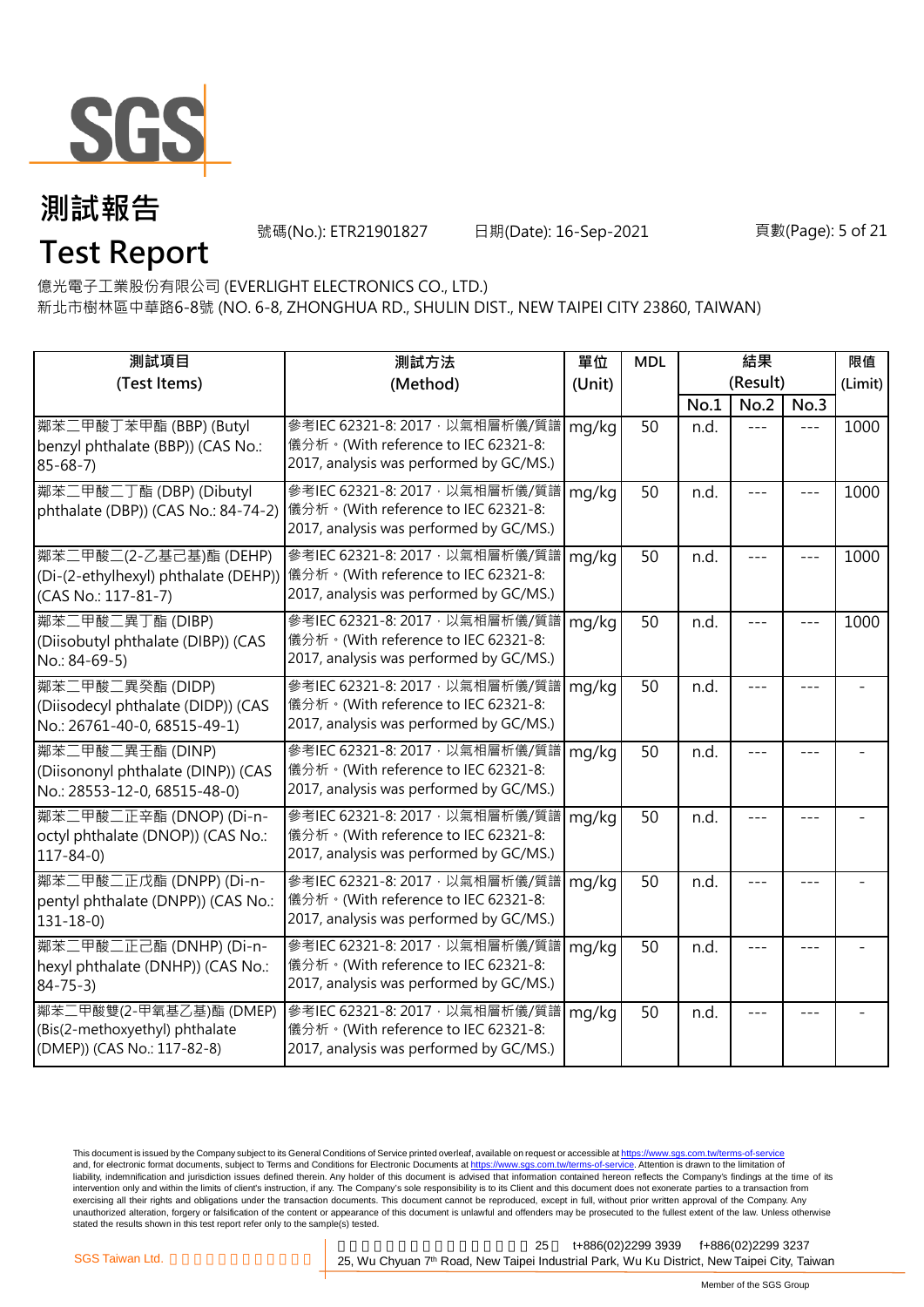

號碼(No.): ETR21901827 日期(Date): 16-Sep-2021

#### 頁數(Page): 6 of 21

**Test Report**

億光電子工業股份有限公司 (EVERLIGHT ELECTRONICS CO., LTD.)

新北市樹林區中華路6-8號 (NO. 6-8, ZHONGHUA RD., SHULIN DIST., NEW TAIPEI CITY 23860, TAIWAN)

| 測試項目                                                                                                                                                                                                                                                                                | 測試方法                                                                                                                      | 單位     | <b>MDL</b>     | 結果       |      |      | 限值      |
|-------------------------------------------------------------------------------------------------------------------------------------------------------------------------------------------------------------------------------------------------------------------------------------|---------------------------------------------------------------------------------------------------------------------------|--------|----------------|----------|------|------|---------|
| (Test Items)                                                                                                                                                                                                                                                                        | (Method)                                                                                                                  | (Unit) |                | (Result) |      |      | (Limit) |
|                                                                                                                                                                                                                                                                                     |                                                                                                                           |        |                | No.1     | No.2 | No.3 |         |
| 六溴環十二烷及所有主要被辨別出的異構物<br>(HBCDD) ( $\alpha$ - HBCDD, $\beta$ - HBCDD, γ-<br>HBCDD) (Hexabromocyclododecane<br>(HBCDD) and all major diastereoisomers<br>identified (α- HBCDD, β- HBCDD, γ-<br>HBCDD)) (CAS No.: 25637-99-4, 3194-<br>55-6 (134237-51-7, 134237-50-6,<br>134237-52-8)) | 參考IEC 62321: 2008, 以氣相層析儀/質譜儀<br>分析 · (With reference to IEC 62321: 2008,<br>analysis was performed by GC/MS.)            | mg/kg  | $\overline{5}$ | n.d.     |      |      |         |
| 氟 (F) (Fluorine (F)) (CAS No.: 14762-<br>$94-8$                                                                                                                                                                                                                                     | 參考BS EN 14582: 2016, 以離子層析儀分<br>析 · (With reference to BS EN 14582: 2016,<br>analysis was performed by IC.)               | mg/kg  | 50             | n.d.     |      |      |         |
| 氯(Cl) (Chlorine (Cl)) (CAS No.:<br>$22537 - 15 - 1$                                                                                                                                                                                                                                 | 參考BS EN 14582: 2016 · 以離子層析儀分<br>析 · (With reference to BS EN 14582: 2016,<br>analysis was performed by IC.)              | mg/kg  | 50             | 86.2     |      |      |         |
| 溴 (Br) (Bromine (Br)) (CAS No.:<br>$10097 - 32 - 2$                                                                                                                                                                                                                                 | 參考BS EN 14582: 2016 · 以離子層析儀分<br>析 · (With reference to BS EN 14582: 2016,<br>analysis was performed by IC.)              | mg/kg  | 50             | n.d.     |      |      |         |
| 碘 (I) (Iodine (I)) (CAS No.: 14362-<br>$44-8$                                                                                                                                                                                                                                       | 參考BS EN 14582: 2016 · 以離子層析儀分<br>桥 · (With reference to BS EN 14582: 2016,<br>analysis was performed by IC.)              | mg/kg  | 50             | 1160     |      |      |         |
| 全氟辛烷磺酸及其鹽類 (PFOS and its<br>salts) (CAS No.: 1763-23-1 and its<br>salts)                                                                                                                                                                                                            | 參考CEN/TS 15968: 2010 · 以液相層析串聯<br>質譜儀分析。(With reference to CEN/TS<br>15968: 2010, analysis was performed by<br>LC/MS/MS.) | mg/kg  | 0.01           | n.d.     |      |      |         |
| 全氟辛酸及其鹽類 (PFOA and its<br>salts) (CAS No.: 335-67-1 and its<br>salts)                                                                                                                                                                                                               | 參考CEN/TS 15968: 2010 · 以液相層析串聯<br>質譜儀分析。(With reference to CEN/TS<br>15968: 2010, analysis was performed by<br>LC/MS/MS.) | mg/kg  | 0.01           | n.d.     |      |      |         |
| 鈹 (Be) (Beryllium (Be)) (CAS No.:<br>7440-41-7)                                                                                                                                                                                                                                     | 參考US EPA 3052: 1996, 以感應耦合電漿發<br>射光譜儀分析。(With reference to US EPA<br>3052: 1996, analysis was performed by<br>ICP-OES.)   | mg/kg  | $\overline{2}$ | n.d.     |      |      |         |

This document is issued by the Company subject to its General Conditions of Service printed overleaf, available on request or accessible at <u>https://www.sgs.com.tw/terms-of-service</u><br>and, for electronic format documents, su liability, indemnification and jurisdiction issues defined therein. Any holder of this document is advised that information contained hereon reflects the Company's findings at the time of its intervention only and within the limits of client's instruction, if any. The Company's sole responsibility is to its Client and this document does not exonerate parties to a transaction from exercising all their rights and obligations under the transaction documents. This document cannot be reproduced, except in full, without prior written approval of the Company. Any<br>unauthorized alteration, forgery or falsif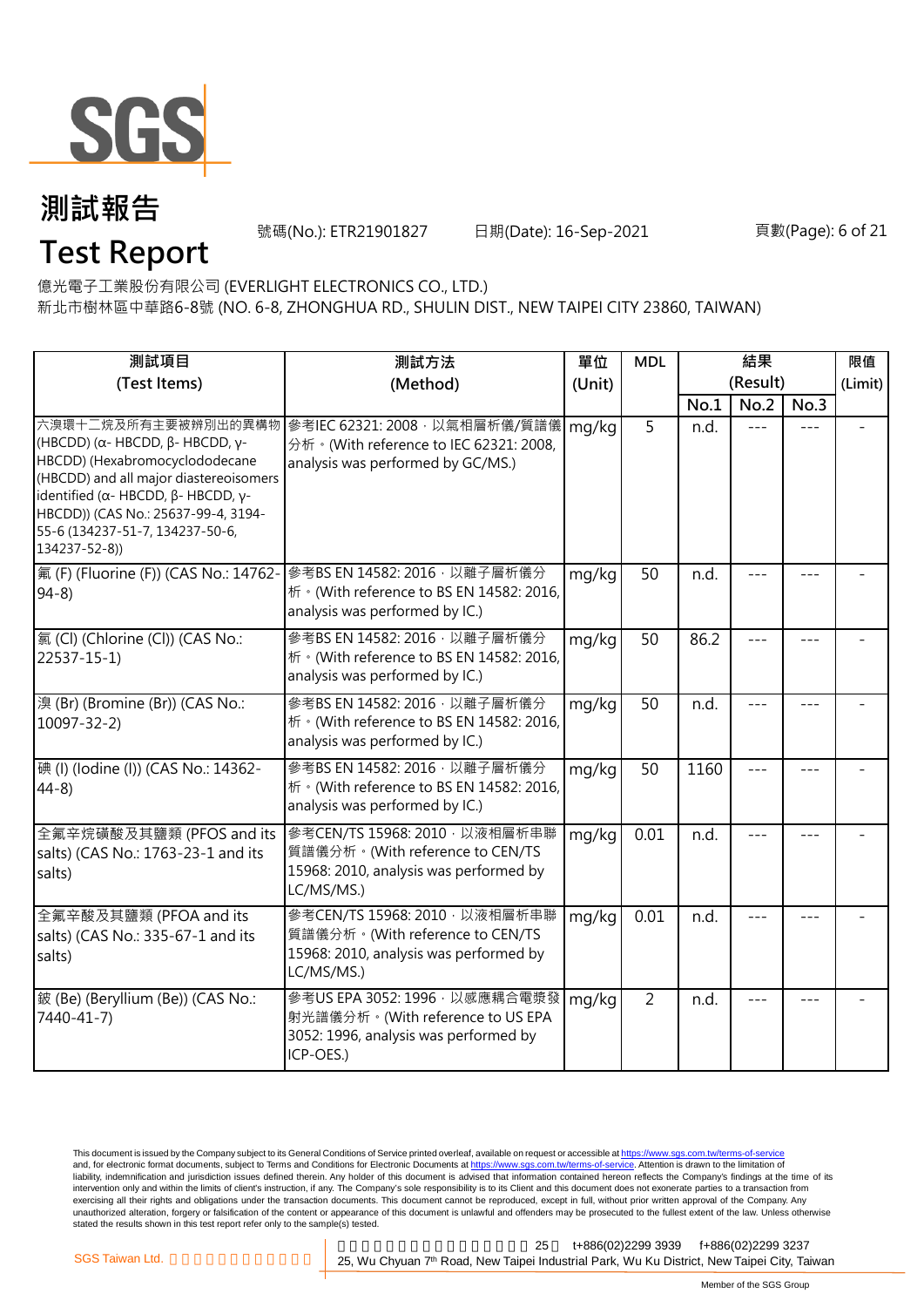

號碼(No.): ETR21901827 日期(Date): 16-Sep-2021

#### 頁數(Page): 7 of 21

## **Test Report**

億光電子工業股份有限公司 (EVERLIGHT ELECTRONICS CO., LTD.)

新北市樹林區中華路6-8號 (NO. 6-8, ZHONGHUA RD., SHULIN DIST., NEW TAIPEI CITY 23860, TAIWAN)

| 測試項目<br>(Test Items)                                  | 測試方法<br>(Method)                                                                      | 單位<br>(Unit) | <b>MDL</b> | 結果<br>(Result) |                     |                     | 限值<br>(Limit) |
|-------------------------------------------------------|---------------------------------------------------------------------------------------|--------------|------------|----------------|---------------------|---------------------|---------------|
|                                                       |                                                                                       |              |            | No.1           | No.2                | No.3                |               |
| 多環芳香烴 (Polycyclic Aromatic<br>Hydrocarbons) (PAHs)    |                                                                                       |              |            |                |                     |                     |               |
| 苯駢(a)芘 (Benzo[a]pyrene) (CAS No.:<br>$50 - 32 - 8$    |                                                                                       | mg/kg        | 0.2        | n.d.           | $\frac{1}{2}$       | $\frac{1}{2}$       | Δ             |
| 苯駢(e)芘 (Benzo[e]pyrene) (CAS No.:<br>$192 - 97 - 2$   |                                                                                       | mg/kg        | 0.2        | n.d.           | $---$               | $---$               | Δ             |
| 苯駢蒽 (Benzo[a]anthracene) (CAS<br>No.: 56-55-3)        |                                                                                       | mg/kg        | 0.2        | n.d.           | $---$               | $- - -$             | Δ             |
| 苯(b)苯駢芴 (Benzo[b]fluoranthene)<br>(CAS No.: 205-99-2) |                                                                                       | mg/kg        | 0.2        | n.d.           | $\qquad \qquad - -$ | $\qquad \qquad - -$ | Δ             |
| 苯(j)苯駢芴 (Benzo[j]fluoranthene)<br>(CAS No.: 205-82-3) |                                                                                       | mg/kg        | 0.2        | n.d.           | $---$               | $---$               | Δ             |
| 苯(k)苯駢芴 (Benzo[k]fluoranthene)<br>(CAS No.: 207-08-9) |                                                                                       | mg/kg        | 0.2        | n.d.           | $---$               | $---$               | Δ             |
| 蔰 (Chrysene) (CAS No.: 218-01-9)                      | 參考AfPS GS 2019:01 PAK · 以氣相層析儀/                                                       | mg/kg        | 0.2        | n.d.           | $- - -$             | $---$               | Δ             |
| 二苯駢蒽 (Dibenzo[a,h]anthracene)<br>(CAS No.: 53-70-3)   | 質譜儀分析。(With reference to AfPS GS<br>2019:01 PAK, analysis was performed by<br>GC/MS.) | mg/kg        | 0.2        | n.d.           | $\frac{1}{2}$       | $\frac{1}{2}$       | Δ             |
| 苯駢芷 (Benzo[q,h,i]perylene) (CAS<br>No.: 191-24-2)     |                                                                                       | mg/kg        | 0.2        | n.d.           | $- - -$             | $---$               | Δ             |
| 茚酮芘 (Indeno[1,2,3-c,d]pyrene) (CAS<br>No.: 193-39-5)  |                                                                                       | mg/kg        | 0.2        | n.d.           | $---$               | $\qquad \qquad - -$ | Δ             |
| 蒽 (Anthracene) (CAS No.: 120-12-7)                    |                                                                                       | mg/kg        | 0.2        | n.d.           | $ -$                | ---                 | Δ             |
| 苯駢芴 (Fluoranthene) (CAS No.: 206-<br>$44-0$           |                                                                                       | mg/kg        | 0.2        | n.d.           | $- - -$             | $---$               | Δ             |
| 菲 (Phenanthrene) (CAS No.: 85-01-8)                   |                                                                                       | mg/kg        | 0.2        | n.d.           | $ -$                | $---$               | Δ             |
| 芘 (Pyrene) (CAS No.: 129-00-0)                        |                                                                                       | mg/kg        | 0.2        | n.d.           | $\frac{1}{2}$       | $\frac{1}{2}$       | Δ             |
| 萘 (Naphthalene) (CAS No.: 91-20-3)                    |                                                                                       | mg/kg        | 0.2        | n.d.           | $\frac{1}{2}$       | $---$               | Δ             |
| 多環芳香烴15項總和 (Sum of 15<br>PAH <sub>s</sub> )           |                                                                                       | mg/kg        |            | n.d.           | $---$               | $---$               | Δ             |

This document is issued by the Company subject to its General Conditions of Service printed overleaf, available on request or accessible at <u>https://www.sgs.com.tw/terms-of-service</u><br>and, for electronic format documents, su liability, indemnification and jurisdiction issues defined therein. Any holder of this document is advised that information contained hereon reflects the Company's findings at the time of its intervention only and within the limits of client's instruction, if any. The Company's sole responsibility is to its Client and this document does not exonerate parties to a transaction from exercising all their rights and obligations under the transaction documents. This document cannot be reproduced, except in full, without prior written approval of the Company. Any<br>unauthorized alteration, forgery or falsif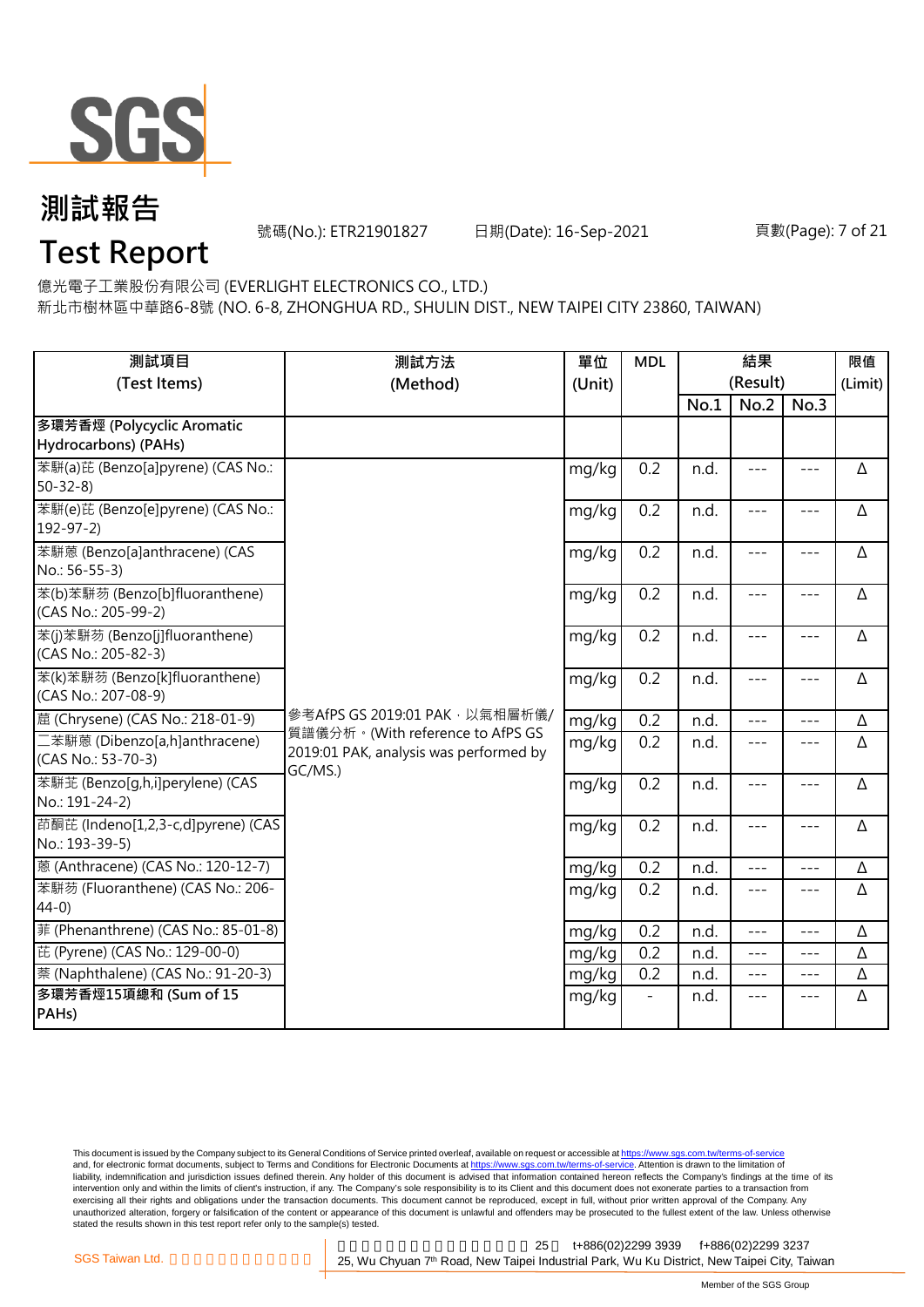

號碼(No.): ETR21901827 日期(Date): 16-Sep-2021

頁數(Page): 8 of 21

## **Test Report**

億光電子工業股份有限公司 (EVERLIGHT ELECTRONICS CO., LTD.)

新北市樹林區中華路6-8號 (NO. 6-8, ZHONGHUA RD., SHULIN DIST., NEW TAIPEI CITY 23860, TAIWAN)

| 測試項目<br>(Test Items)                            | 測試方法<br>(Method)                                                                                                          | 單位<br>(Unit) | <b>MDL</b> | 結果<br>(Result)<br>No.4 | 限值<br>(Limit) |
|-------------------------------------------------|---------------------------------------------------------------------------------------------------------------------------|--------------|------------|------------------------|---------------|
| 鈹 (Be) (Beryllium (Be)) (CAS No.:<br>7440-41-7) | 參考US EPA 3050B: 1996, 以感應耦合電漿<br>發射光譜儀分析。(With reference to US<br>EPA 3050B: 1996, analysis was performed<br>by ICP-OES.) | mg/kg        |            | n.d.                   |               |

#### **備註(Note):**

- 1. mg/kg = ppm;0.1wt% = 1000ppm
- 2. MDL = Method Detection Limit (方法偵測極限值)
- 3. n.d. = Not Detected (未檢出) ; 小於MDL / Less than MDL
- 4. "-" = Not Regulated (無規格值)
- 5. "---" = Not Conducted (未測試項目)

6.  $(#2) =$ 

a. 當六價鉻結果大於0.13 µg/cm<sup>2,</sup> 表示樣品表層含有六價鉻. / The sample is positive for Cr(VI) if the Cr(VI) concentration is greater than 0.13 µg/cm². The sample coating is considered to contain Cr(VI).

b. 當六價鉻結果為n.d. (濃度小於0.10 μg/cm²),表示表層不含六價鉻. / The sample is negative for Cr(VI) if Cr(VI) is n.d. (concentration less than 0.10 µg/cm<sup>2</sup>). The coating is considered a non-Cr(VI) based coating c. 當六價鉻結果介於 0.10 及 0.13 µg/cm<sup>2</sup> 時, 無法確定塗層是否含有六價鉻. / The result between 0.10 µg/cm<sup>2</sup> and

0.13 µg/cm<sup>2</sup> is considered to be inconclusive - unavoidable coating variations may influence the determination.

7. 符合性結果之判定係以測試結果與限值做比較。(The statement of compliance conformity is based on comparison of testing results and limits.)

This document is issued by the Company subject to its General Conditions of Service printed overleaf, available on request or accessible at https://www.sgs.com.tw/terms-of-service and, for electronic format documents, subject to Terms and Conditions for Electronic Documents at https://www.sgs.com.tw/terms-of-service. Attention is drawn to the limitation of liability, indemnification and jurisdiction issues defined therein. Any holder of this document is advised that information contained hereon reflects the Company's findings at the time of its intervention only and within the limits of client's instruction, if any. The Company's sole responsibility is to its Client and this document does not exonerate parties to a transaction from exercising all their rights and obligations under the transaction documents. This document cannot be reproduced, except in full, without prior written approval of the Company. Any<br>unauthorized alteration, forgery or falsif stated the results shown in this test report refer only to the sample(s) tested.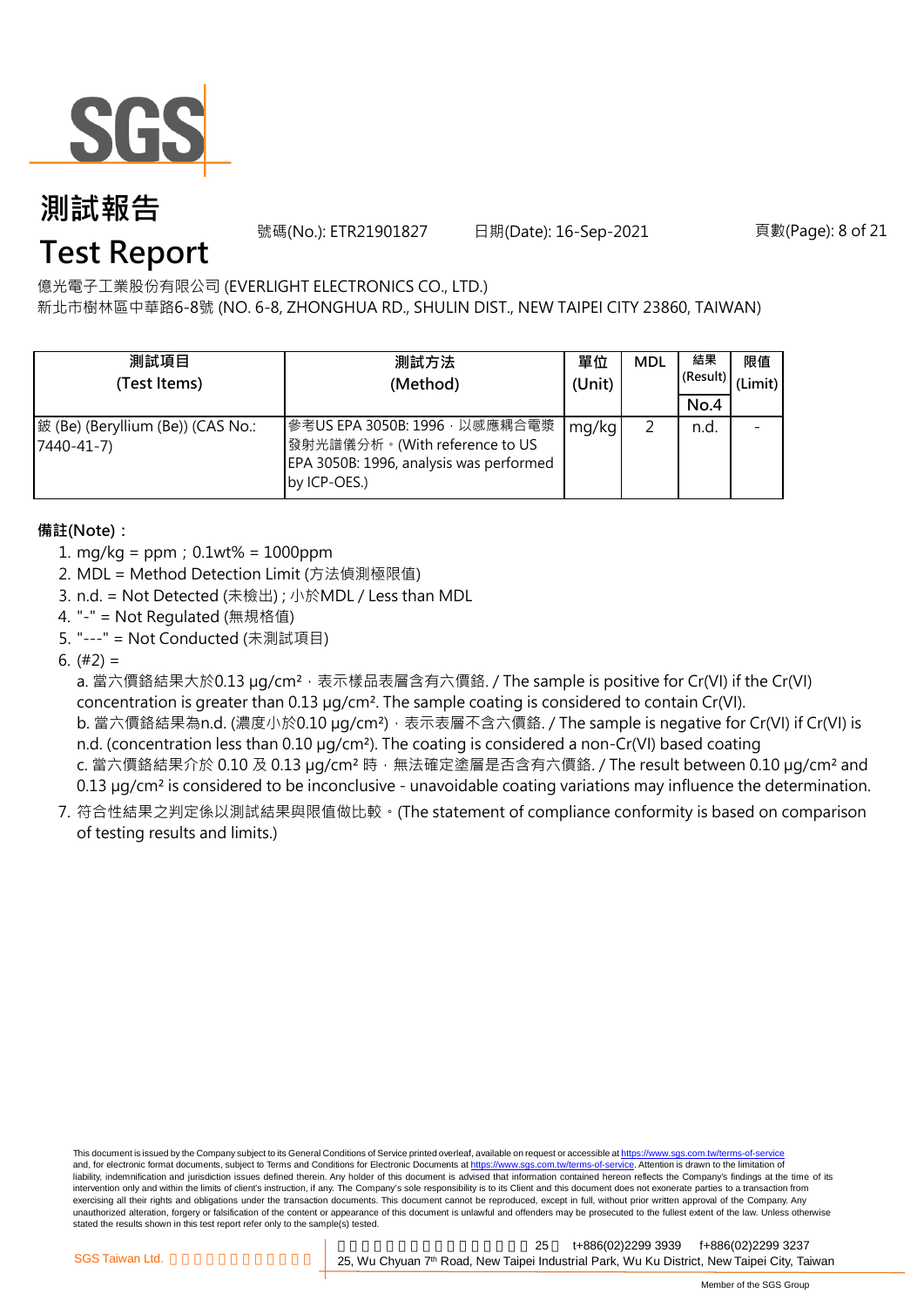

號碼(No.): ETR21901827 日期(Date): 16-Sep-2021

## **Test Report**

億光電子工業股份有限公司 (EVERLIGHT ELECTRONICS CO., LTD.) 新北市樹林區中華路6-8號 (NO. 6-8, ZHONGHUA RD., SHULIN DIST., NEW TAIPEI CITY 23860, TAIWAN)

#### **Remark:**

#### Δ **德國產品安全委員會(AfPS): GS PAHs 要求**

**AfPS (German commission for Product Safety): GS PAHs requirements**

|                                 | 第1類(Category 1)<br>第 2 類(Category 2)<br>第 3 類(Category 3)                                                                                                                                                     |                                                                                                                                                                  |                |                                                                                                                                                                                                                                          |                              |  |  |
|---------------------------------|---------------------------------------------------------------------------------------------------------------------------------------------------------------------------------------------------------------|------------------------------------------------------------------------------------------------------------------------------------------------------------------|----------------|------------------------------------------------------------------------------------------------------------------------------------------------------------------------------------------------------------------------------------------|------------------------------|--|--|
| 項目<br>(Parameter)               | 意圖放入口中的材料或者長時間接<br>觸皮膚(超過 30秒)的<br>2009/48/EC 定義的玩具材料和 3<br>歳以下兒童使用的產品(Materials<br>intended to be placed in the<br>mouth, or materials in toys<br>(Directive 2009/48/EC) or<br>articles for children up to 3 | 不屬於第1類的材料,並意圖或可預<br>或重複的短時間接觸(Materials that<br>are not in Category 1, with<br>skin contact (> 30 seconds) or<br>short-term repetitive contact with<br>the skin) |                | 不屬於第1類或第2類的材料,並意<br>見與皮膚接觸逾 30 秒(長期皮膚接觸) 圖或可預見與皮膚接觸不超過 30 秒<br>(短期皮膚接觸)(Materials not<br>covered by Category 1 or 2, with<br>intended or foreseeable long-term intended or foreseeable short-<br>term skin contact $( \leq 30$ seconds)) |                              |  |  |
|                                 | years of age with intended<br>long-term skin contact (> 30<br>seconds))                                                                                                                                       | a.<br>用的產品(Use by<br>children under 14) products)                                                                                                                | b.<br>consumer | la.<br>供 14 歳以下兒童使 其它產品(Other 供 14 歳以下兒童使<br>用的產品(Use by<br>children under 14) products)                                                                                                                                                 | b.<br>其它產品(Other<br>consumer |  |  |
| Naphthalene                     | < 1                                                                                                                                                                                                           | $\langle$ 2                                                                                                                                                      |                | < 10                                                                                                                                                                                                                                     |                              |  |  |
| Phenanthrene                    |                                                                                                                                                                                                               |                                                                                                                                                                  |                |                                                                                                                                                                                                                                          |                              |  |  |
| Anthracene                      | $< 1$ Sum                                                                                                                                                                                                     | $< 5$ Sum                                                                                                                                                        | $< 10$ Sum     | $< 20$ Sum                                                                                                                                                                                                                               | $< 50$ Sum                   |  |  |
| Fluoranthene                    |                                                                                                                                                                                                               |                                                                                                                                                                  |                |                                                                                                                                                                                                                                          |                              |  |  |
| Pyrene                          |                                                                                                                                                                                                               |                                                                                                                                                                  |                |                                                                                                                                                                                                                                          |                              |  |  |
| Benzo[a]anthracene              | < 0.2                                                                                                                                                                                                         | < 0.2                                                                                                                                                            | < 0.5          | < 0.5                                                                                                                                                                                                                                    | < 1                          |  |  |
| Chrysene                        | < 0.2                                                                                                                                                                                                         | < 0.2                                                                                                                                                            | < 0.5          | < 0.5                                                                                                                                                                                                                                    | $\leq 1$                     |  |  |
| Benzo[b]fluoranthene            | < 0.2                                                                                                                                                                                                         | < 0.2                                                                                                                                                            | < 0.5          | < 0.5                                                                                                                                                                                                                                    | $\leq 1$                     |  |  |
| Benzo[j]fluoranthene            | < 0.2                                                                                                                                                                                                         | < 0.2                                                                                                                                                            | < 0.5          | < 0.5                                                                                                                                                                                                                                    | < 1                          |  |  |
| Benzo[k]fluoranthene            | < 0.2                                                                                                                                                                                                         | < 0.2                                                                                                                                                            | ~< 0.5         | ${}< 0.5$                                                                                                                                                                                                                                | $\leq 1$                     |  |  |
| Benzo[a]pyrene                  | < 0.2                                                                                                                                                                                                         | < 0.2                                                                                                                                                            | < 0.5          | < 0.5                                                                                                                                                                                                                                    | $\leq 1$                     |  |  |
| Benzo[e]pyrene                  | < 0.2                                                                                                                                                                                                         | < 0.2                                                                                                                                                            | < 0.5          | < 0.5                                                                                                                                                                                                                                    | $\leq 1$                     |  |  |
| Indeno[1,2,3-c,d] pyrene        | < 0.2                                                                                                                                                                                                         | < 0.2                                                                                                                                                            | < 0.5          | < 0.5                                                                                                                                                                                                                                    | $\leq 1$                     |  |  |
| Dibenzo[a,h]anthracene          | < 0.2                                                                                                                                                                                                         | < 0.2                                                                                                                                                            | ~< 0.5         | < 0.5                                                                                                                                                                                                                                    | $\leq 1$                     |  |  |
| Benzo[g,h,i]perylene            | < 0.2                                                                                                                                                                                                         | < 0.2                                                                                                                                                            | ${}< 0.5$      | < 0.5                                                                                                                                                                                                                                    | $\leq 1$                     |  |  |
| 15 項 PAH 總濃度<br>(Sum of 15 PAH) | $\leq 1$                                                                                                                                                                                                      | < 5                                                                                                                                                              | < 10           | < 20                                                                                                                                                                                                                                     | < 50                         |  |  |

單位(Unit):mg/kg

This document is issued by the Company subject to its General Conditions of Service printed overleaf, available on request or accessible at https://www.sgs.com.tw/terms-of-service and, for electronic format documents, subject to Terms and Conditions for Electronic Documents at https://www.sgs.com.tw/terms-of-service. Attention is drawn to the limitation of liability, indemnification and jurisdiction issues defined therein. Any holder of this document is advised that information contained hereon reflects the Company's findings at the time of its intervention only and within the limits of client's instruction, if any. The Company's sole responsibility is to its Client and this document does not exonerate parties to a transaction from exercising all their rights and obligations under the transaction documents. This document cannot be reproduced, except in full, without prior written approval of the Company. Any<br>unauthorized alteration, forgery or falsif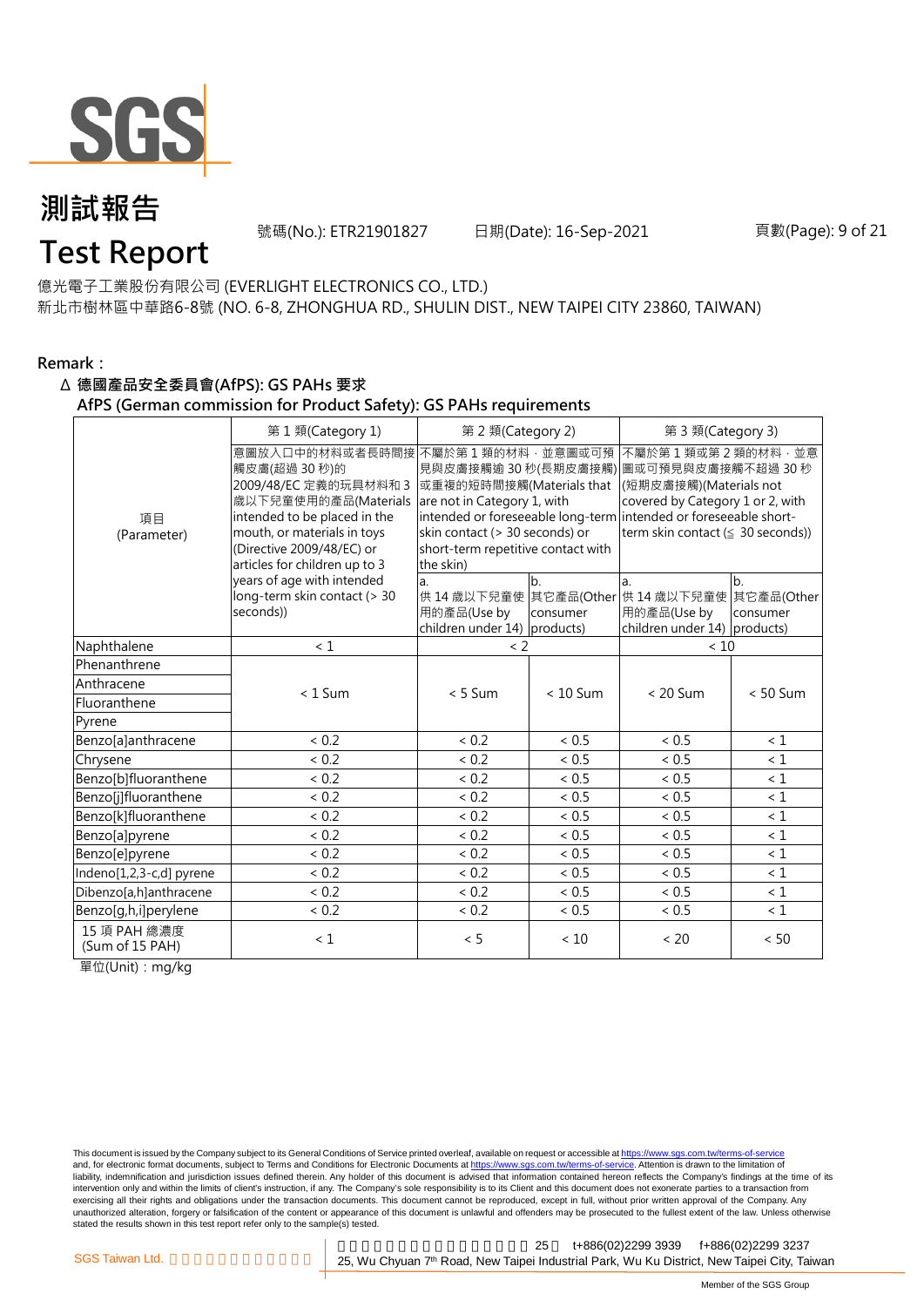

號碼(No.): ETR21901827 日期(Date): 16-Sep-2021

#### 頁數(Page): 10 of 21

億光電子工業股份有限公司 (EVERLIGHT ELECTRONICS CO., LTD.)

新北市樹林區中華路6-8號 (NO. 6-8, ZHONGHUA RD., SHULIN DIST., NEW TAIPEI CITY 23860, TAIWAN)

#### **重金屬流程圖 / Analytical flow chart of Heavy Metal**

根據以下的流程圖之條件,樣品已完全溶解。(六價鉻測試方法除外)

These samples were dissolved totally by pre-conditioning method according to below flow chart.  $(Cr^{6+}$  test method excluded)



This document is issued by the Company subject to its General Conditions of Service printed overleaf, available on request or accessible at https://www.sgs.com.tw/terms-of-service and, for electronic format documents, subject to Terms and Conditions for Electronic Documents at https://www.sgs.com.tw/terms-of-service. Attention is drawn to the limitation of liability, indemnification and jurisdiction issues defined therein. Any holder of this document is advised that information contained hereon reflects the Company's findings at the time of its intervention only and within the limits of client's instruction, if any. The Company's sole responsibility is to its Client and this document does not exonerate parties to a transaction from exercising all their rights and obligations under the transaction documents. This document cannot be reproduced, except in full, without prior written approval of the Company. Any<br>unauthorized alteration, forgery or falsif stated the results shown in this test report refer only to the sample(s) tested.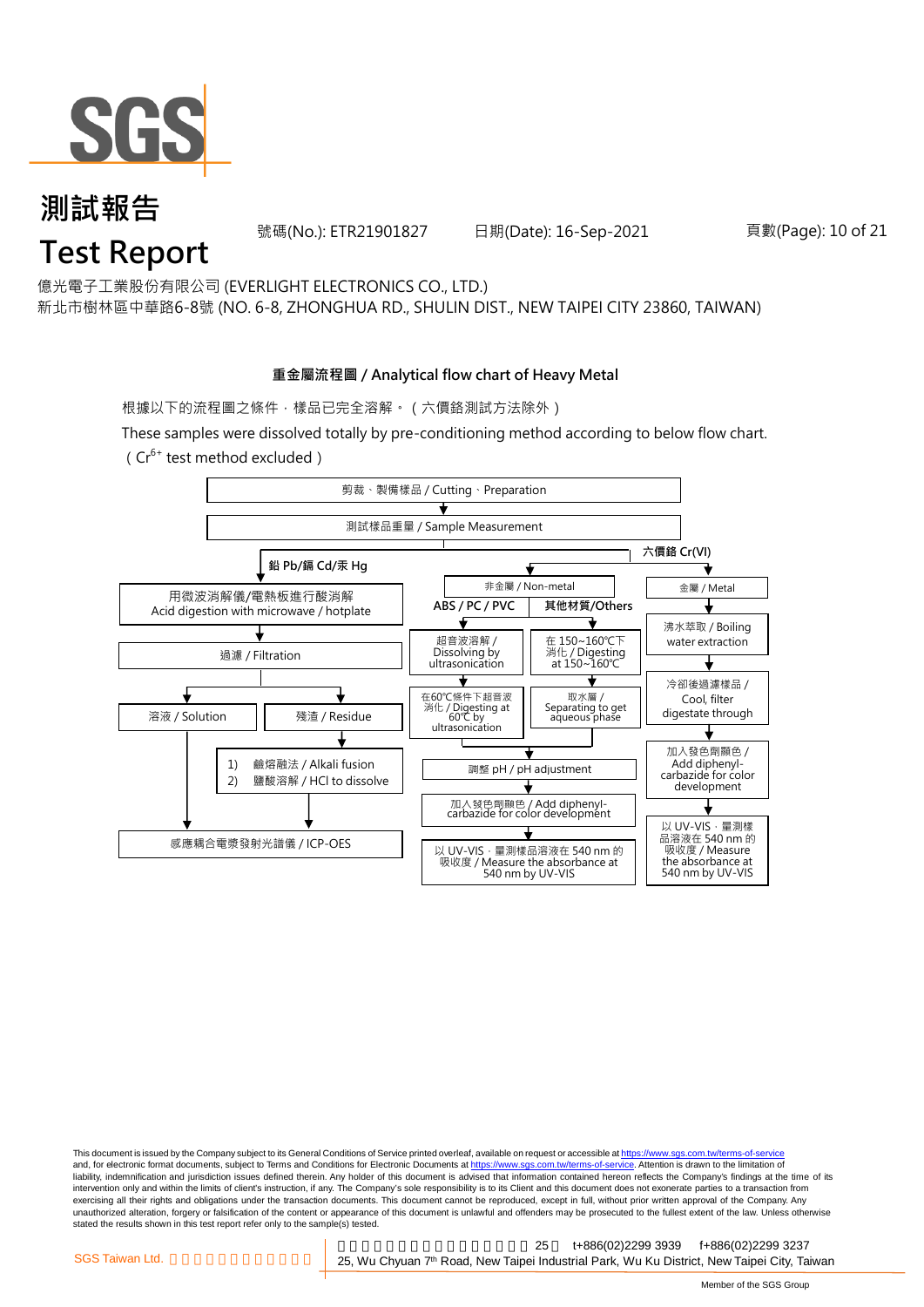

號碼(No.): ETR21901827 日期(Date): 16-Sep-2021

頁數(Page): 11 of 21

億光電子工業股份有限公司 (EVERLIGHT ELECTRONICS CO., LTD.)

新北市樹林區中華路6-8號 (NO. 6-8, ZHONGHUA RD., SHULIN DIST., NEW TAIPEI CITY 23860, TAIWAN)

#### **鍍層重金屬測試流程圖 / Flow Chart of Stripping method for metal analysis**

根據以下的流程圖之條件,樣品之外部鍍層已完全溶解。(六價鉻測試方法除外) / The plating layer of samples were dissolved totally by pre-conditioning method according to below flow chart. ( $Cr^{6+}$  test method excluded)



This document is issued by the Company subject to its General Conditions of Service printed overleaf, available on request or accessible at https://www.sgs.com.tw/terms-of-service and, for electronic format documents, subject to Terms and Conditions for Electronic Documents at https://www.sgs.com.tw/terms-of-service. Attention is drawn to the limitation of liability, indemnification and jurisdiction issues defined therein. Any holder of this document is advised that information contained hereon reflects the Company's findings at the time of its intervention only and within the limits of client's instruction, if any. The Company's sole responsibility is to its Client and this document does not exonerate parties to a transaction from exercising all their rights and obligations under the transaction documents. This document cannot be reproduced, except in full, without prior written approval of the Company. Any<br>unauthorized alteration, forgery or falsif stated the results shown in this test report refer only to the sample(s) tested.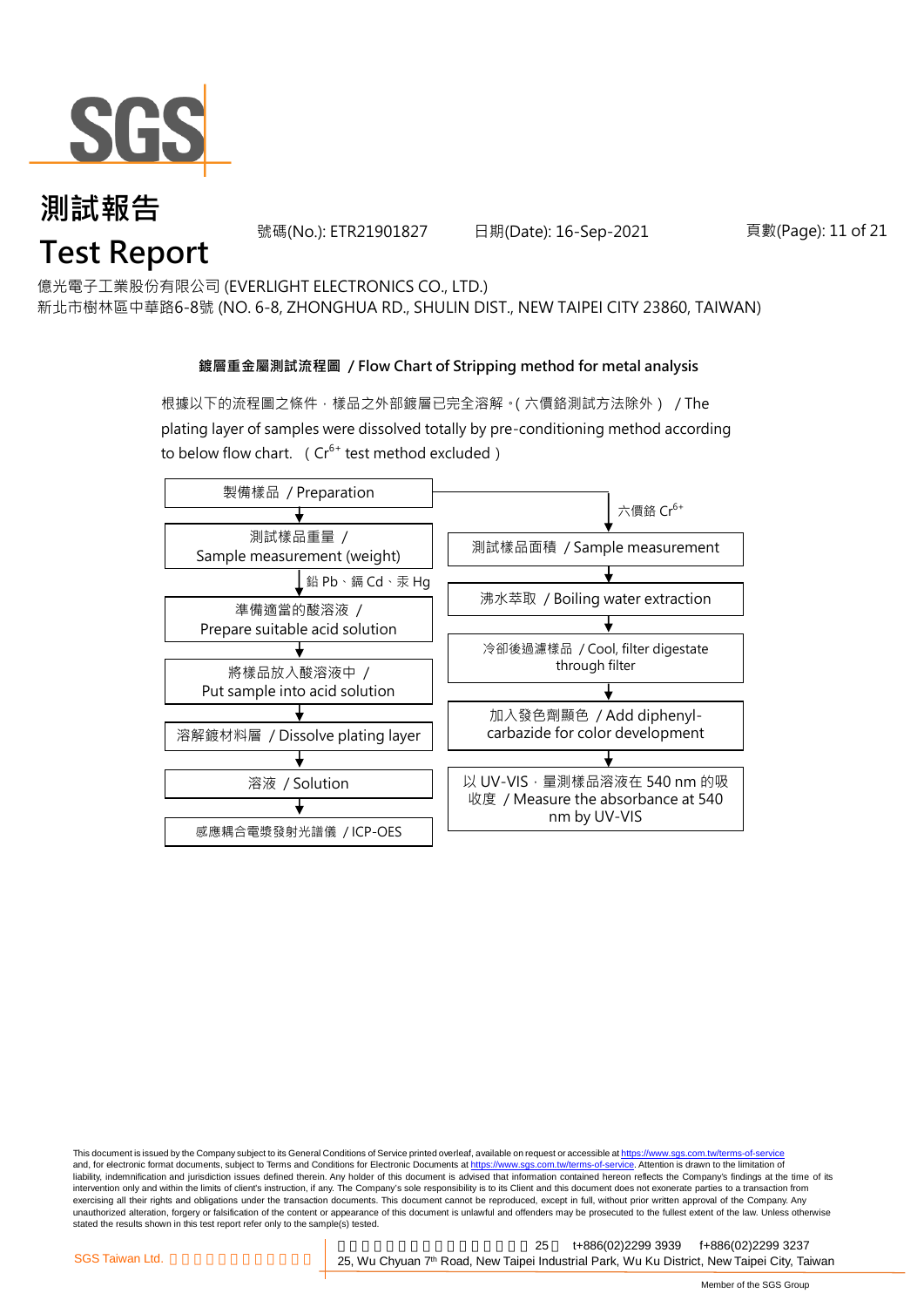

號碼(No.): ETR21901827 日期(Date): 16-Sep-2021

#### 頁數(Page): 12 of 21

億光電子工業股份有限公司 (EVERLIGHT ELECTRONICS CO., LTD.) 新北市樹林區中華路6-8號 (NO. 6-8, ZHONGHUA RD., SHULIN DIST., NEW TAIPEI CITY 23860, TAIWAN)

#### **多溴聯苯/多溴聯苯醚分析流程圖 / Analytical flow chart - PBBs/PBDEs**



This document is issued by the Company subject to its General Conditions of Service printed overleaf, available on request or accessible at https://www.sgs.com.tw/terms-of-service and, for electronic format documents, subject to Terms and Conditions for Electronic Documents at https://www.sgs.com.tw/terms-of-service. Attention is drawn to the limitation of liability, indemnification and jurisdiction issues defined therein. Any holder of this document is advised that information contained hereon reflects the Company's findings at the time of its intervention only and within the limits of client's instruction, if any. The Company's sole responsibility is to its Client and this document does not exonerate parties to a transaction from exercising all their rights and obligations under the transaction documents. This document cannot be reproduced, except in full, without prior written approval of the Company. Any<br>unauthorized alteration, forgery or falsif stated the results shown in this test report refer only to the sample(s) tested.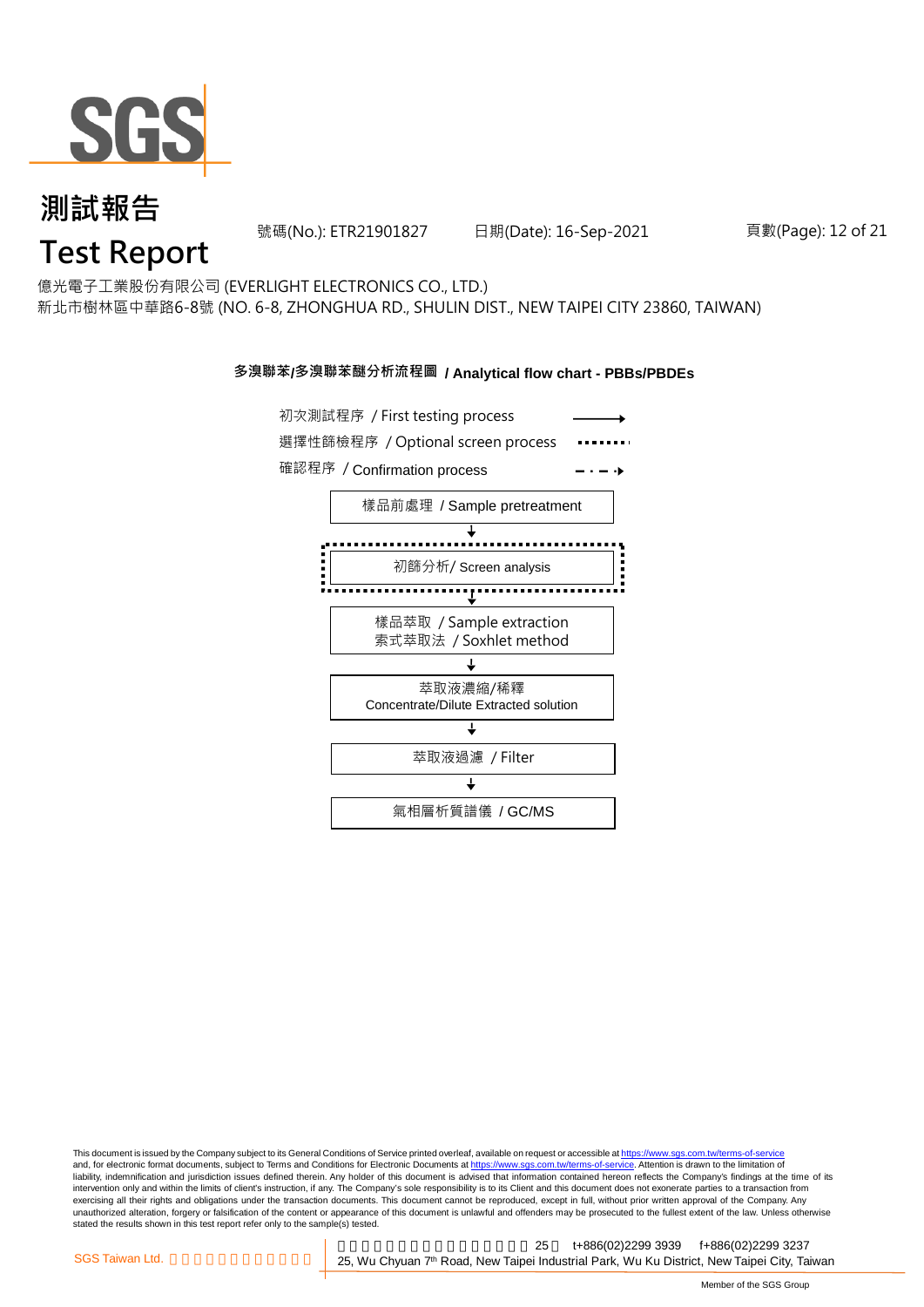

號碼(No.): ETR21901827 日期(Date): 16-Sep-2021

#### 頁數(Page): 13 of 21

# **Test Report**

億光電子工業股份有限公司 (EVERLIGHT ELECTRONICS CO., LTD.) 新北市樹林區中華路6-8號 (NO. 6-8, ZHONGHUA RD., SHULIN DIST., NEW TAIPEI CITY 23860, TAIWAN)

#### **可塑劑分析流程圖 / Analytical flow chart - Phthalate**

#### **【測試方法/Test method: IEC 62321-8】**



This document is issued by the Company subject to its General Conditions of Service printed overleaf, available on request or accessible at <u>https://www.sgs.com.tw/terms-of-service</u><br>and, for electronic format documents, su liability, indemnification and jurisdiction issues defined therein. Any holder of this document is advised that information contained hereon reflects the Company's findings at the time of its intervention only and within the limits of client's instruction, if any. The Company's sole responsibility is to its Client and this document does not exonerate parties to a transaction from exercising all their rights and obligations under the transaction documents. This document cannot be reproduced, except in full, without prior written approval of the Company. Any<br>unauthorized alteration, forgery or falsif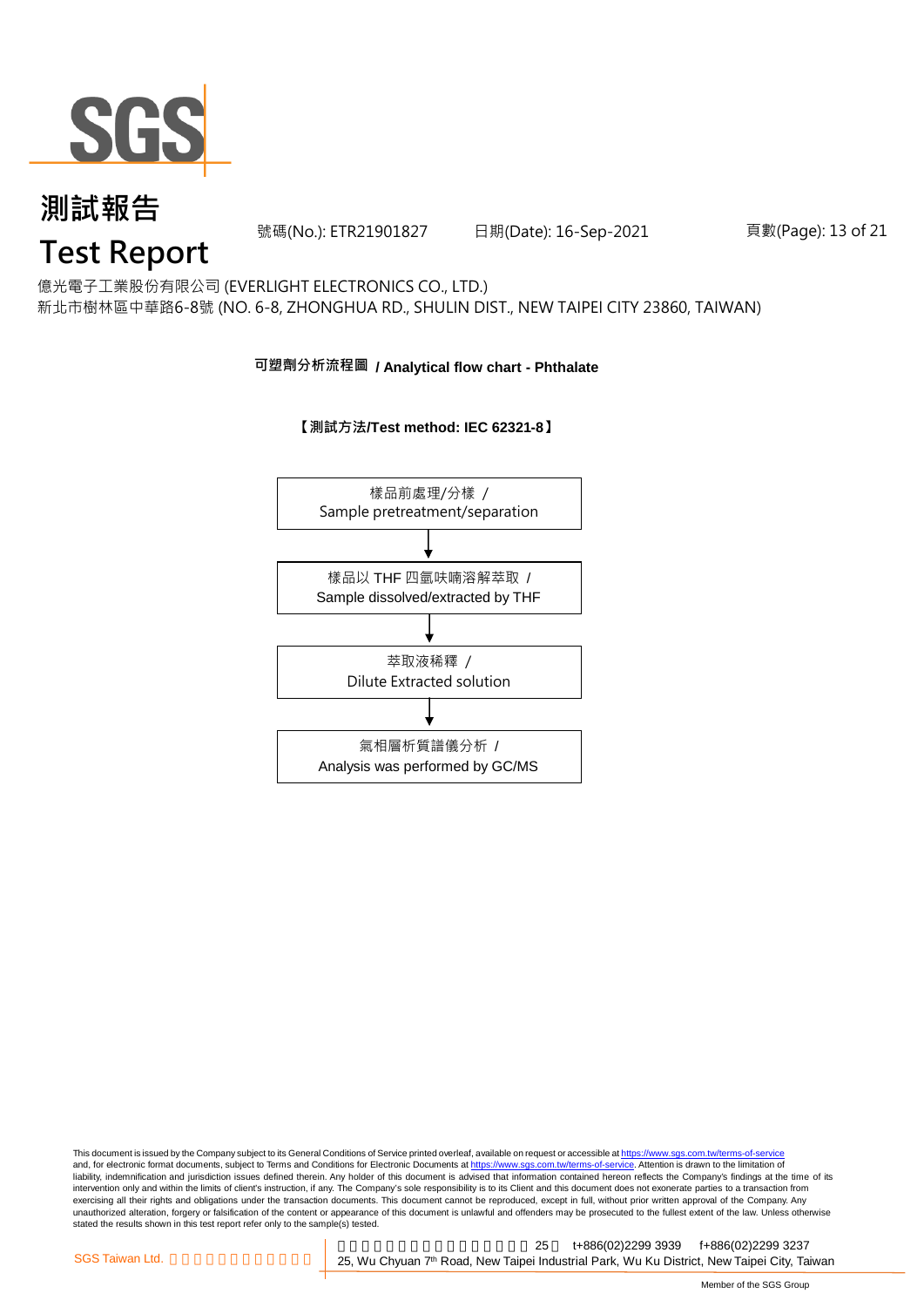

號碼(No.): ETR21901827 日期(Date): 16-Sep-2021

頁數(Page): 14 of 21

## **Test Report**

億光電子工業股份有限公司 (EVERLIGHT ELECTRONICS CO., LTD.) 新北市樹林區中華路6-8號 (NO. 6-8, ZHONGHUA RD., SHULIN DIST., NEW TAIPEI CITY 23860, TAIWAN)

#### **六溴環十二烷分析流程圖 / Analytical flow chart - HBCDD**



This document is issued by the Company subject to its General Conditions of Service printed overleaf, available on request or accessible at <u>https://www.sgs.com.tw/terms-of-service</u><br>and, for electronic format documents, su liability, indemnification and jurisdiction issues defined therein. Any holder of this document is advised that information contained hereon reflects the Company's findings at the time of its intervention only and within the limits of client's instruction, if any. The Company's sole responsibility is to its Client and this document does not exonerate parties to a transaction from exercising all their rights and obligations under the transaction documents. This document cannot be reproduced, except in full, without prior written approval of the Company. Any<br>unauthorized alteration, forgery or falsif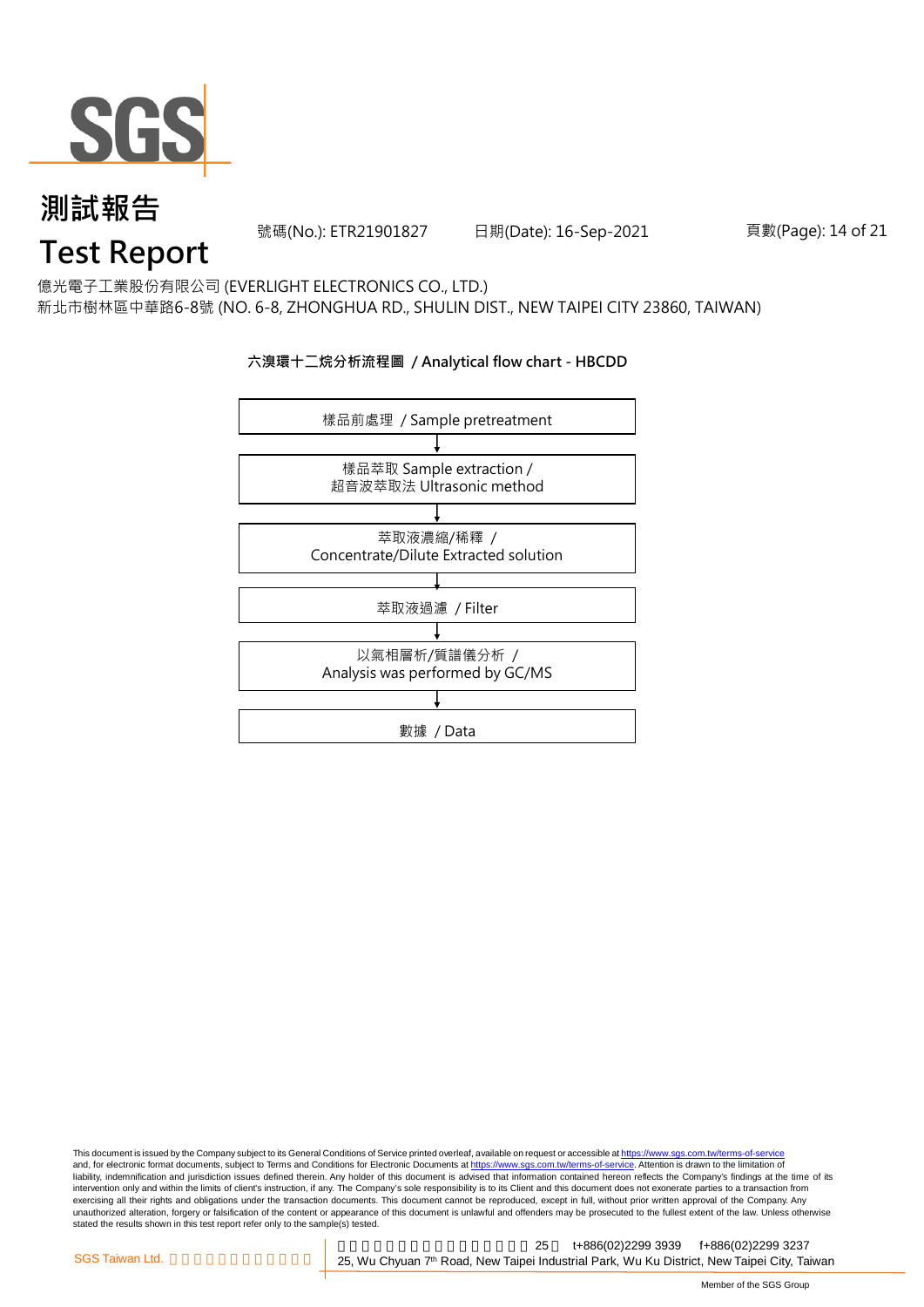

號碼(No.): ETR21901827 日期(Date): 16-Sep-2021

頁數(Page): 15 of 21

# **Test Report**

億光電子工業股份有限公司 (EVERLIGHT ELECTRONICS CO., LTD.) 新北市樹林區中華路6-8號 (NO. 6-8, ZHONGHUA RD., SHULIN DIST., NEW TAIPEI CITY 23860, TAIWAN)

## 樣品前處理/分樣 / Sample pretreatment/separation 秤重及將樣品放入樣品槽中 / Weighting and putting sample in cell 燃燒彈/吸收 Oxygen Bomb Combustion / Absorption 離子層析儀分析 / Analysis was performed by IC 稀釋至固定體積 / Dilution to fixed volume

**鹵素分析流程圖 / Analytical flow chart - Halogen**

This document is issued by the Company subject to its General Conditions of Service printed overleaf, available on request or accessible at <u>https://www.sgs.com.tw/terms-of-service</u><br>and, for electronic format documents, su liability, indemnification and jurisdiction issues defined therein. Any holder of this document is advised that information contained hereon reflects the Company's findings at the time of its intervention only and within the limits of client's instruction, if any. The Company's sole responsibility is to its Client and this document does not exonerate parties to a transaction from exercising all their rights and obligations under the transaction documents. This document cannot be reproduced, except in full, without prior written approval of the Company. Any<br>unauthorized alteration, forgery or falsif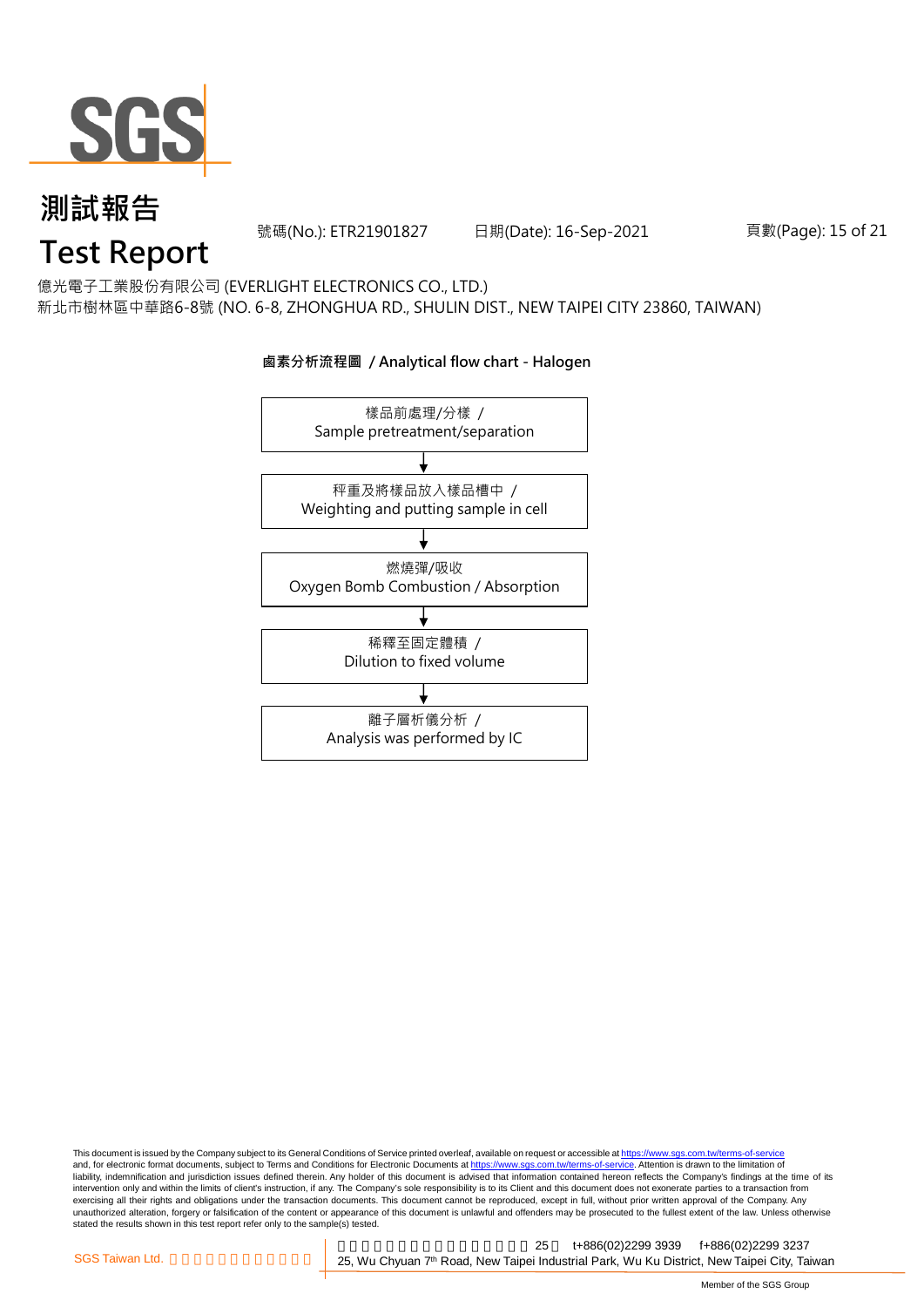

號碼(No.): ETR21901827 日期(Date): 16-Sep-2021

頁數(Page): 16 of 21

# **Test Report**

億光電子工業股份有限公司 (EVERLIGHT ELECTRONICS CO., LTD.) 新北市樹林區中華路6-8號 (NO. 6-8, ZHONGHUA RD., SHULIN DIST., NEW TAIPEI CITY 23860, TAIWAN)

#### **全氟化合物(包含全氟辛酸/全氟辛烷磺酸/其相關化合物等等)分析流程圖 / Analytical flow chart – PFAS (including PFOA/PFOS/its related compound, etc.)**



This document is issued by the Company subject to its General Conditions of Service printed overleaf, available on request or accessible at https://www.sgs.com.tw/terms-of-service and, for electronic format documents, subject to Terms and Conditions for Electronic Documents at https://www.sgs.com.tw/terms-of-service. Attention is drawn to the limitation of liability, indemnification and jurisdiction issues defined therein. Any holder of this document is advised that information contained hereon reflects the Company's findings at the time of its intervention only and within the limits of client's instruction, if any. The Company's sole responsibility is to its Client and this document does not exonerate parties to a transaction from exercising all their rights and obligations under the transaction documents. This document cannot be reproduced, except in full, without prior written approval of the Company. Any<br>unauthorized alteration, forgery or falsif stated the results shown in this test report refer only to the sample(s) tested.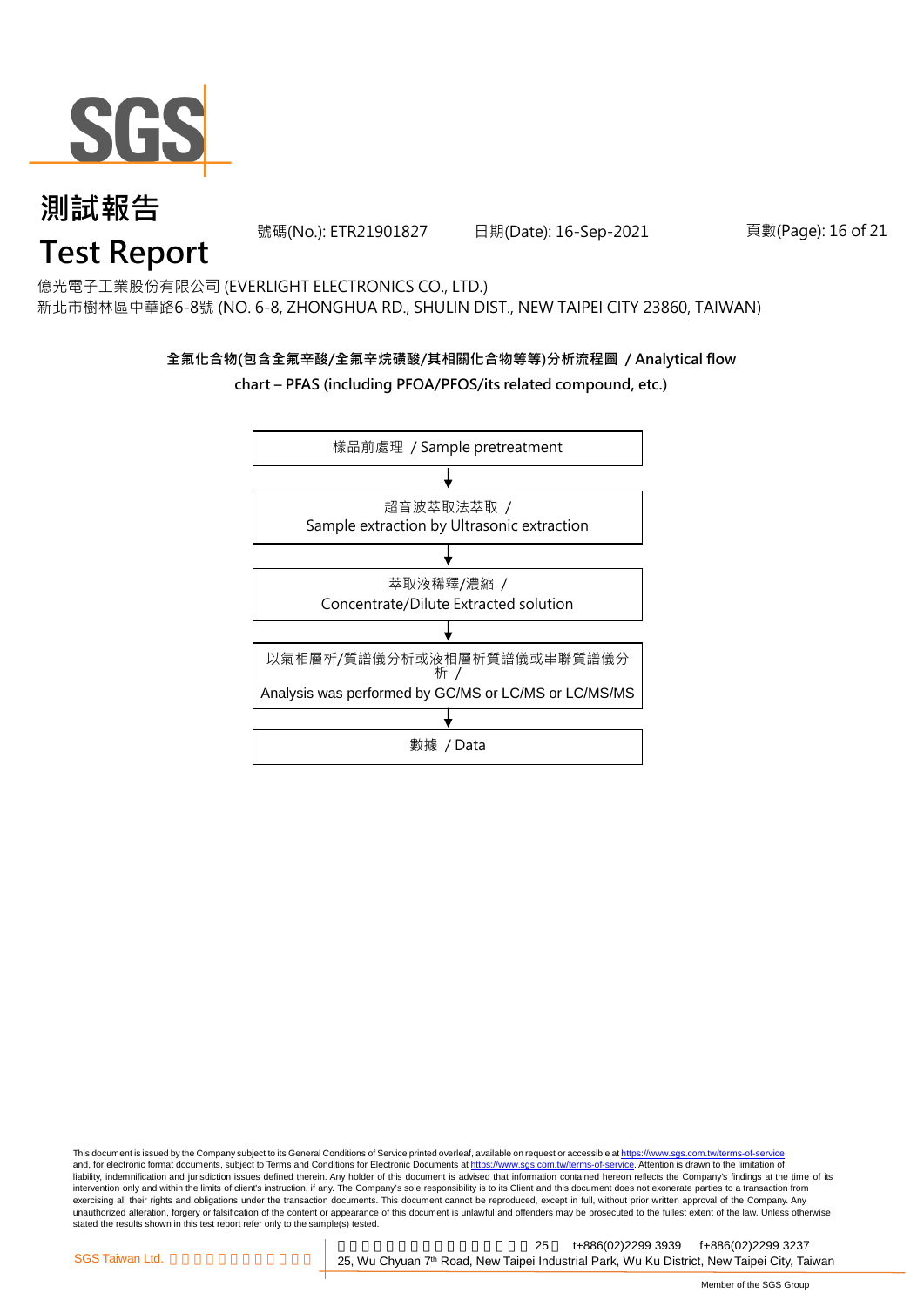

號碼(No.): ETR21901827 日期(Date): 16-Sep-2021

頁數(Page): 17 of 21

# **Test Report**

億光電子工業股份有限公司 (EVERLIGHT ELECTRONICS CO., LTD.) 新北市樹林區中華路6-8號 (NO. 6-8, ZHONGHUA RD., SHULIN DIST., NEW TAIPEI CITY 23860, TAIWAN)



This document is issued by the Company subject to its General Conditions of Service printed overleaf, available on request or accessible at <u>https://www.sgs.com.tw/terms-of-service</u><br>and, for electronic format documents, su liability, indemnification and jurisdiction issues defined therein. Any holder of this document is advised that information contained hereon reflects the Company's findings at the time of its intervention only and within the limits of client's instruction, if any. The Company's sole responsibility is to its Client and this document does not exonerate parties to a transaction from exercising all their rights and obligations under the transaction documents. This document cannot be reproduced, except in full, without prior written approval of the Company. Any<br>unauthorized alteration, forgery or falsif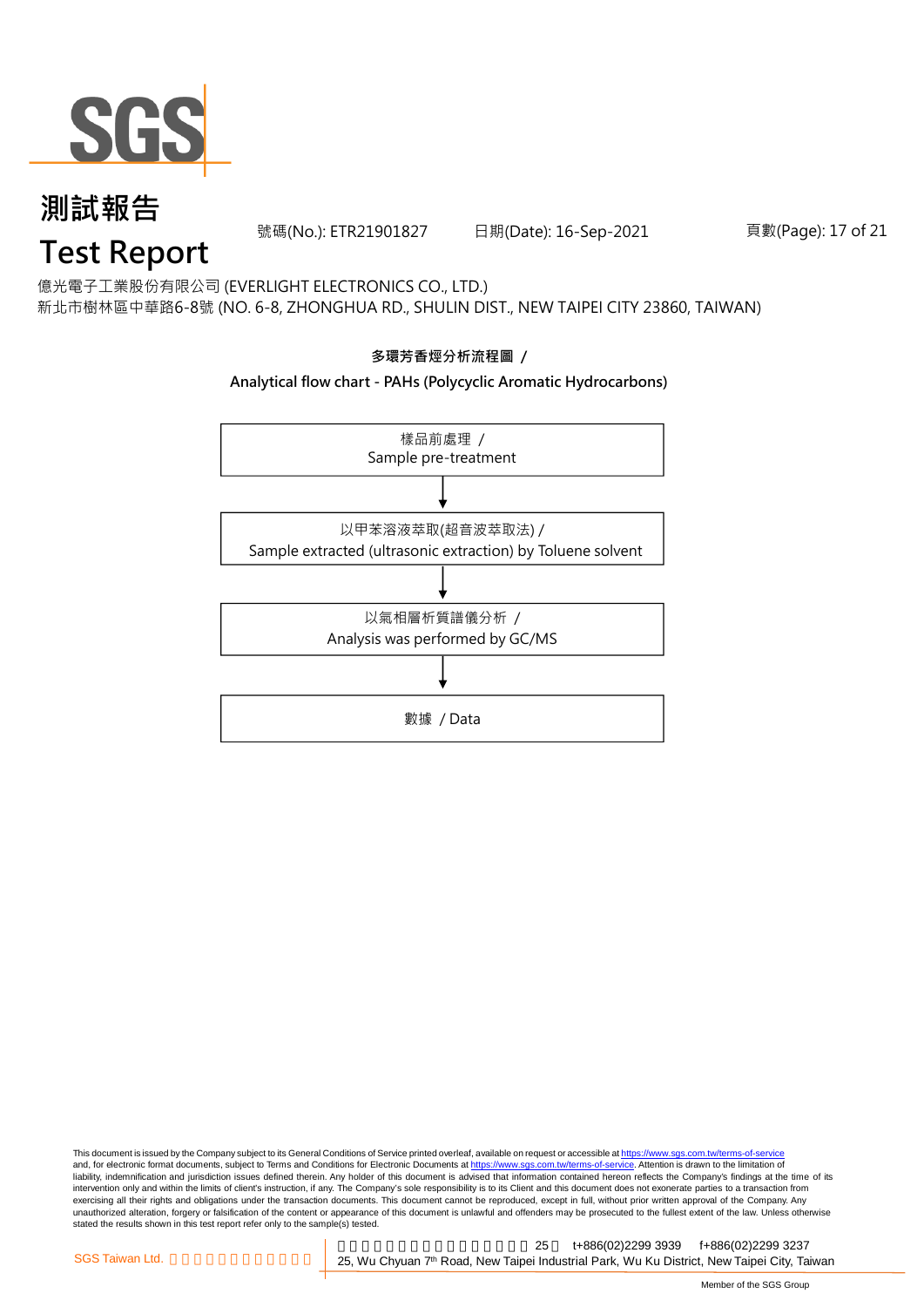

號碼(No.): ETR21901827 日期(Date): 16-Sep-2021

#### 頁數(Page): 18 of 21

億光電子工業股份有限公司 (EVERLIGHT ELECTRONICS CO., LTD.)

新北市樹林區中華路6-8號 (NO. 6-8, ZHONGHUA RD., SHULIN DIST., NEW TAIPEI CITY 23860, TAIWAN)

#### **元素(含重金屬)分析流程圖 / Analytical flow chart of Elements (Heavy metal included)**

根據以下的流程圖之條件,樣品已完全溶解。

These samples were dissolved totally by pre-conditioning method according to below flow chart.

【參考方法/Reference method: US EPA 3051A、US EPA 3052】



\* US EPA 3051A 方法未添加氫氟酸 / US EPA 3051A method does not add HF.

This document is issued by the Company subject to its General Conditions of Service printed overleaf, available on request or accessible at https://www.sgs.com.tw/terms-of-service and, for electronic format documents, subject to Terms and Conditions for Electronic Documents at https://www.sgs.com.tw/terms-of-service. Attention is drawn to the limitation of liability, indemnification and jurisdiction issues defined therein. Any holder of this document is advised that information contained hereon reflects the Company's findings at the time of its intervention only and within the limits of client's instruction, if any. The Company's sole responsibility is to its Client and this document does not exonerate parties to a transaction from exercising all their rights and obligations under the transaction documents. This document cannot be reproduced, except in full, without prior written approval of the Company. Any<br>unauthorized alteration, forgery or falsif stated the results shown in this test report refer only to the sample(s) tested.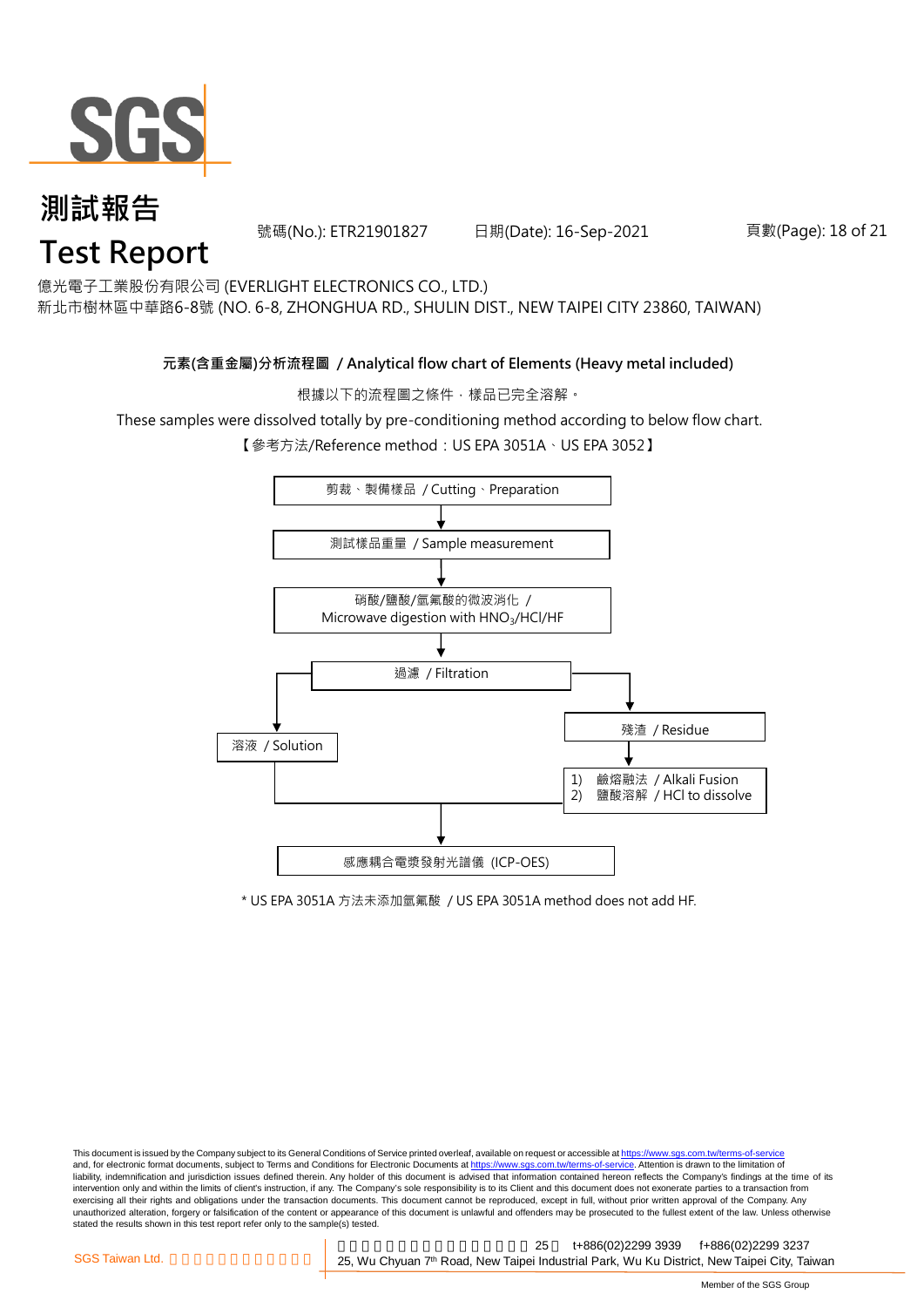

號碼(No.): ETR21901827 日期(Date): 16-Sep-2021

#### 頁數(Page): 19 of 21

億光電子工業股份有限公司 (EVERLIGHT ELECTRONICS CO., LTD.)

新北市樹林區中華路6-8號 (NO. 6-8, ZHONGHUA RD., SHULIN DIST., NEW TAIPEI CITY 23860, TAIWAN)

#### **元素以 ICP-OES 分析的消化流程圖**

#### **(Flow Chart of digestion for the elements analysis performed by ICP-OES)**

根據以下的流程圖之條件,樣品已完全溶解。 / These samples were dissolved totally by pre-conditioning method according to below flow chart.



This document is issued by the Company subject to its General Conditions of Service printed overleaf, available on request or accessible at https://www.sgs.com.tw/terms-of-service and, for electronic format documents, subject to Terms and Conditions for Electronic Documents at https://www.sgs.com.tw/terms-of-service. Attention is drawn to the limitation of liability, indemnification and jurisdiction issues defined therein. Any holder of this document is advised that information contained hereon reflects the Company's findings at the time of its intervention only and within the limits of client's instruction, if any. The Company's sole responsibility is to its Client and this document does not exonerate parties to a transaction from exercising all their rights and obligations under the transaction documents. This document cannot be reproduced, except in full, without prior written approval of the Company. Any<br>unauthorized alteration, forgery or falsif stated the results shown in this test report refer only to the sample(s) tested.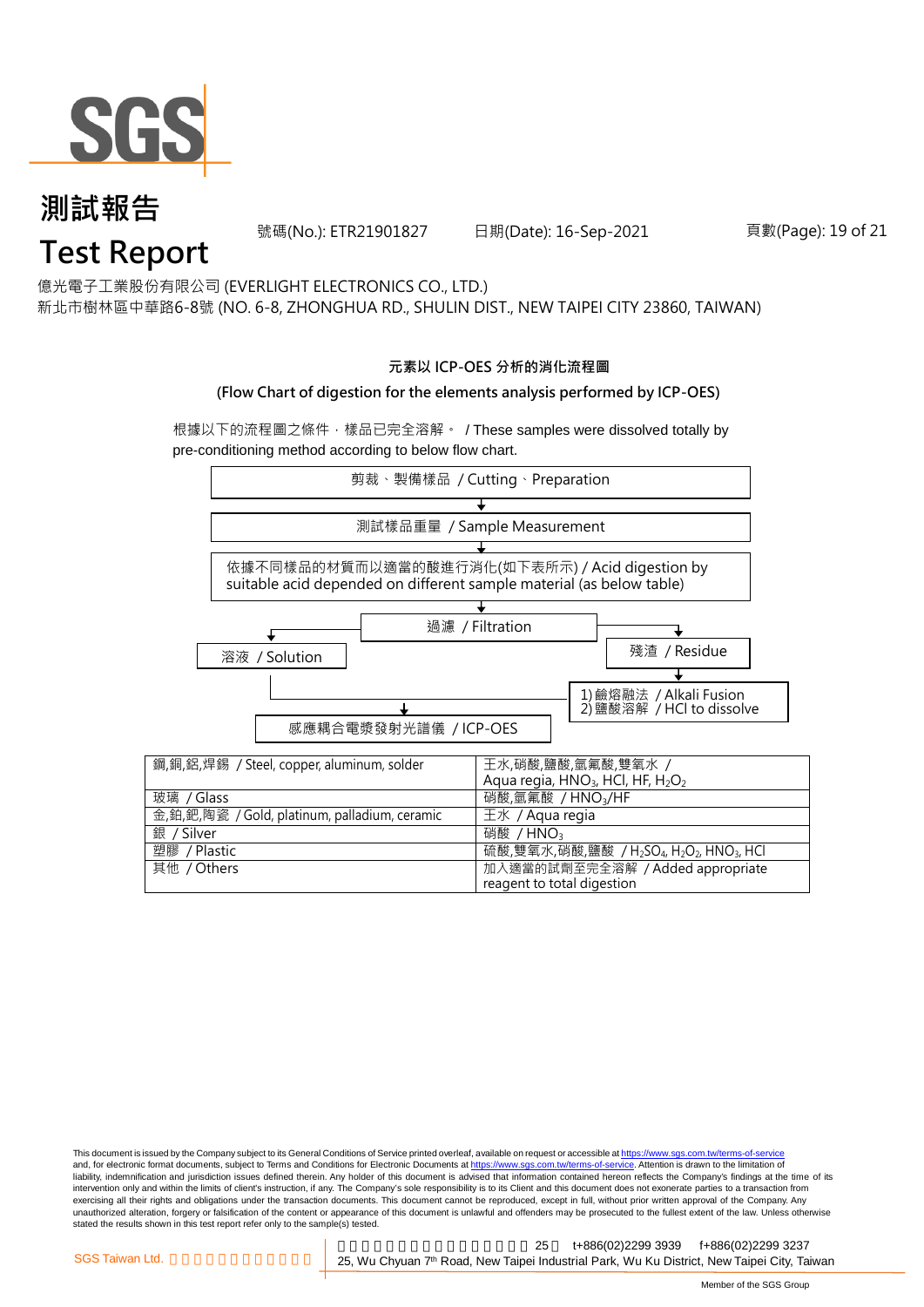

號碼(No.): ETR21901827 日期(Date): 16-Sep-2021

頁數(Page): 20 of 21

# **Test Report**

億光電子工業股份有限公司 (EVERLIGHT ELECTRONICS CO., LTD.) 新北市樹林區中華路6-8號 (NO. 6-8, ZHONGHUA RD., SHULIN DIST., NEW TAIPEI CITY 23860, TAIWAN)

> **\* 照片中如有箭頭標示,則表示為實際檢測之樣品/部位. \* (The tested sample / part is marked by an arrow if it's shown on the photo.)**



This document is issued by the Company subject to its General Conditions of Service printed overleaf, available on request or accessible at <u>https://www.sgs.com.tw/terms-of-service</u><br>and, for electronic format documents, su liability, indemnification and jurisdiction issues defined therein. Any holder of this document is advised that information contained hereon reflects the Company's findings at the time of its intervention only and within the limits of client's instruction, if any. The Company's sole responsibility is to its Client and this document does not exonerate parties to a transaction from exercising all their rights and obligations under the transaction documents. This document cannot be reproduced, except in full, without prior written approval of the Company. Any<br>unauthorized alteration, forgery or falsif stated the results shown in this test report refer only to the sample(s) tested.